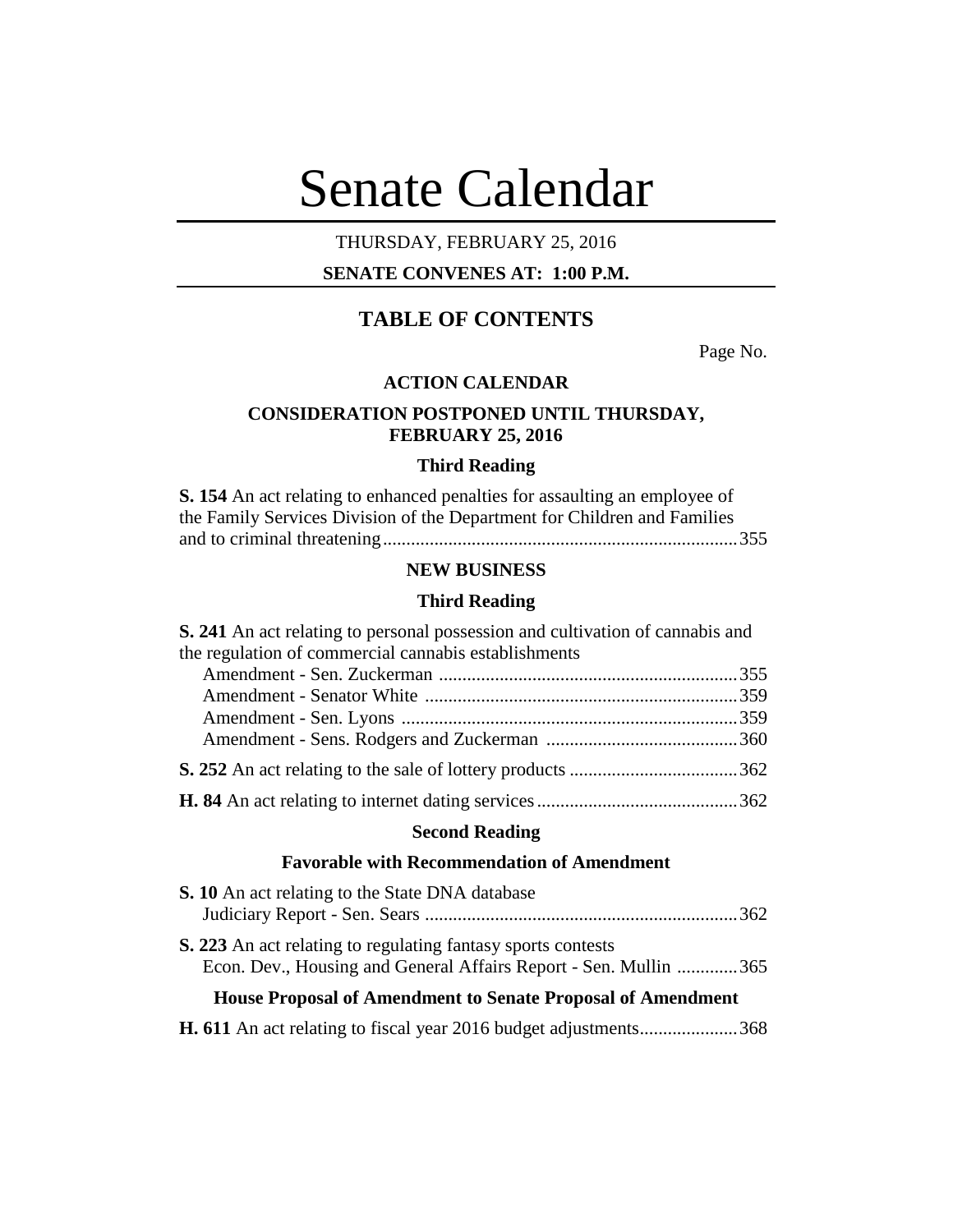# **NOTICE CALENDAR**

## **Second Reading**

## **Favorable with Recommendation of Amendment**

| <b>S.</b> 75 An act relating to food and lodging establishments                                         |  |  |  |  |
|---------------------------------------------------------------------------------------------------------|--|--|--|--|
| S. 190 An act relating to maintaining prescription drugs outside the original<br>prescription container |  |  |  |  |
| <b>CONCURRENT RESOLUTIONS FOR NOTICE</b>                                                                |  |  |  |  |
| <b>S.C.R. 37-38</b> (For text of Resolutions, see Addendum to Senate Calendar                           |  |  |  |  |
| H.C.R. 237 and 248-261 (For text of Resolutions, see Addendum to House                                  |  |  |  |  |

Calendar for February 25, 2016) ...................................................................382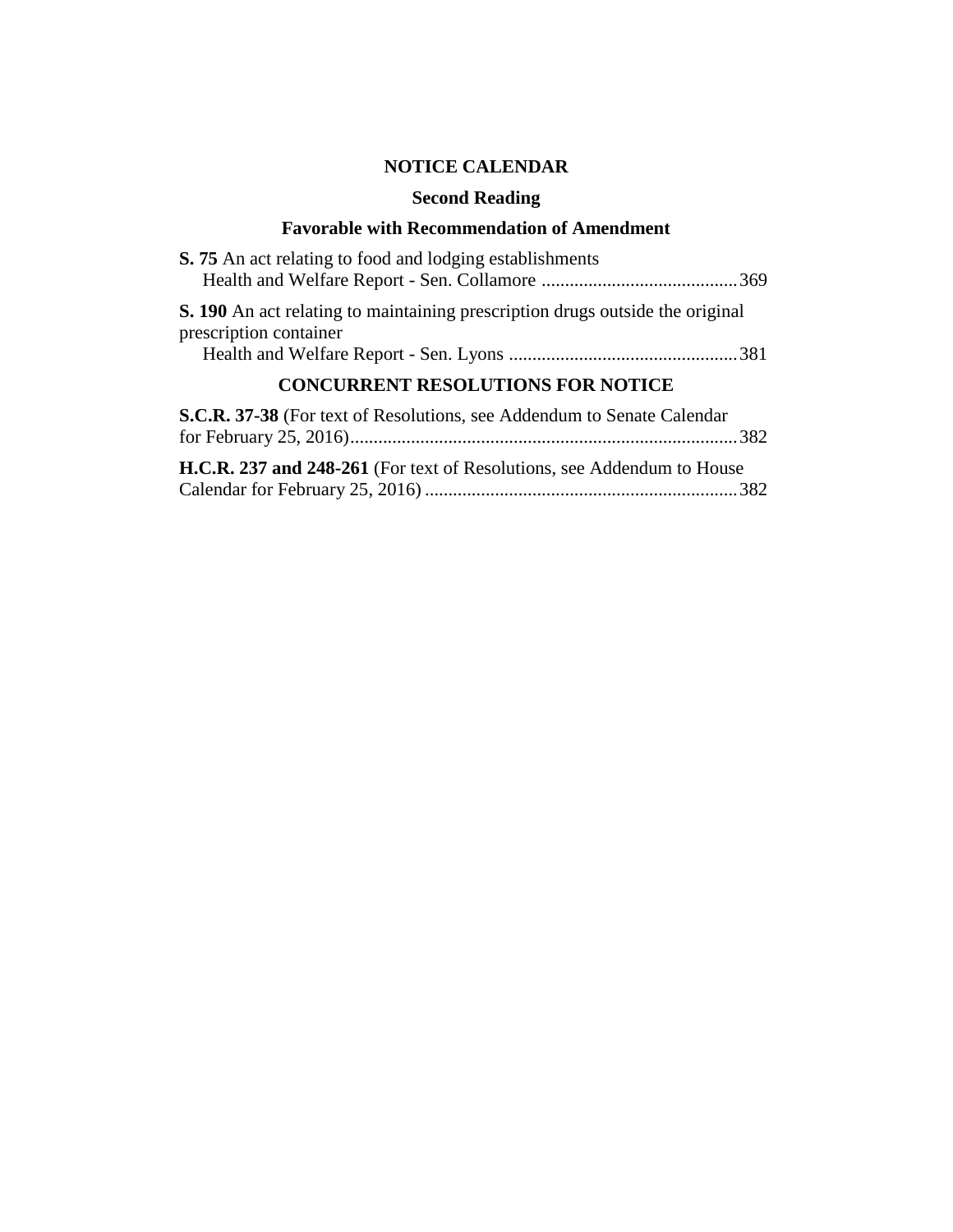## **ORDERS OF THE DAY**

#### **ACTION CALENDAR**

## **CONSIDERATION POSTPONED UNTIL THURSDAY, FEBRUARY 25, 2016**

## **Third Reading**

## **S. 154.**

An act relating to enhanced penalties for assaulting an employee of the Family Services Division of the Department for Children and Families and to criminal threatening.

## **NEW BUSINESS**

#### **Third Reading**

## **S. 241.**

An act relating to personal possession and cultivation of cannabis and the regulation of commercial cannabis establishments.

## **Amendment to S. 241 to be offered by Senator Zuckerman before Third Reading**

Senator Zuckerman moves that the bill be amended as follows:

First: In Sec. 12, by striking out 18 V.S.A. § 4501 in its entirety and inserting in lieu thereof a new section 4501 to read:

#### § 4501. DEFINITIONS

As used in this chapter:

(1) "Affiliate" means a person that directly or indirectly owns or controls, is owned or controlled by, or is under common ownership or control with, another person.

(2) "Applicant" means a person that applies for a license to operate a marijuana establishment pursuant to this chapter.

(3) "Child care facility" means a child care facility or family day care home licensed or registered under 33 V.S.A. chapter 35.

(4) "Commissioner" means the Commissioner of Public Safety.

(5) "Department" means the Department of Public Safety.

(6) "Dispensary" means a person registered under section 4474e of this title that acquires, possesses, cultivates, manufactures, transfers, transports,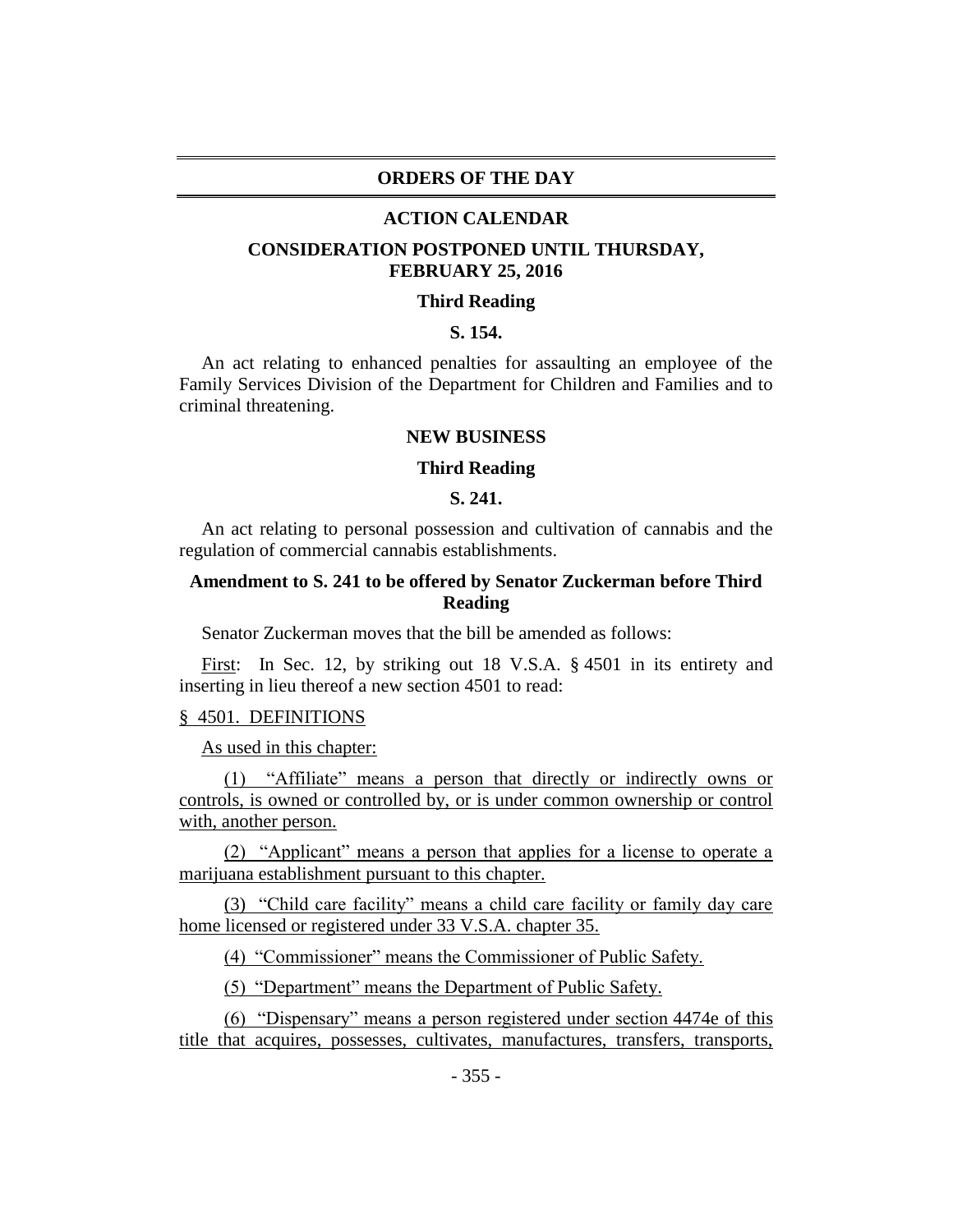supplies, sells, or dispenses marijuana, marijuana-infused products, and marijuana-related supplies and educational materials for or to a registered patient who has designated it as his or her center and to his or her registered caregiver for the registered patient's use for symptom relief.

(7) "Enclosed, locked facility" shall be either indoors or outdoors, not visible to the public, and may include a building, room, greenhouse, fully enclosed fenced-in area, or other location enclosed on all sides and equipped with locks or other security devices that permit access only by:

(A) Employees, agents, or owners of the cultivator, all of whom shall be 21 years of age or older.

(B) Government employees performing their official duties.

(C) Contractors performing labor that does not include marijuana cultivation, packaging, or processing. Contractors shall be accompanied by an employee, agent, or owner of the cultivator when they are in areas where marijuana is being grown, processed, or stored.

(D) Registered employees of other cultivators, members of the media, elected officials, and other individuals 21 years of age or older visiting the facility, provided they are accompanied by an employee, agent, or owner of the cultivator.

(8) "Financier" means a person, other than a financial institution as defined in 8 V.S.A. § 11101, that makes an equity investment, a gift, loan, or otherwise provides financing to a person with the expectation of a financial return.

(9) "Handbill" means a flyer, leaflet, or sheet that advertises marijuana or a marijuana establishment.

(10) "Marijuana" shall have the same meaning as provided in section 4201 of this title.

(11) "Marijuana cultivator" or "cultivator" means a person registered with the Department to engage in commercial cultivation of marijuana in accordance with this chapter.

(12) "Marijuana establishment" means a marijuana cultivator, retailer, or testing laboratory licensed by the Department to engage in commercial marijuana activity in accordance with this chapter.

(13) "Marijuana retailer" or "retailer" means a person licensed by the Department to sell marijuana to consumers for off-site consumption in accordance with this chapter.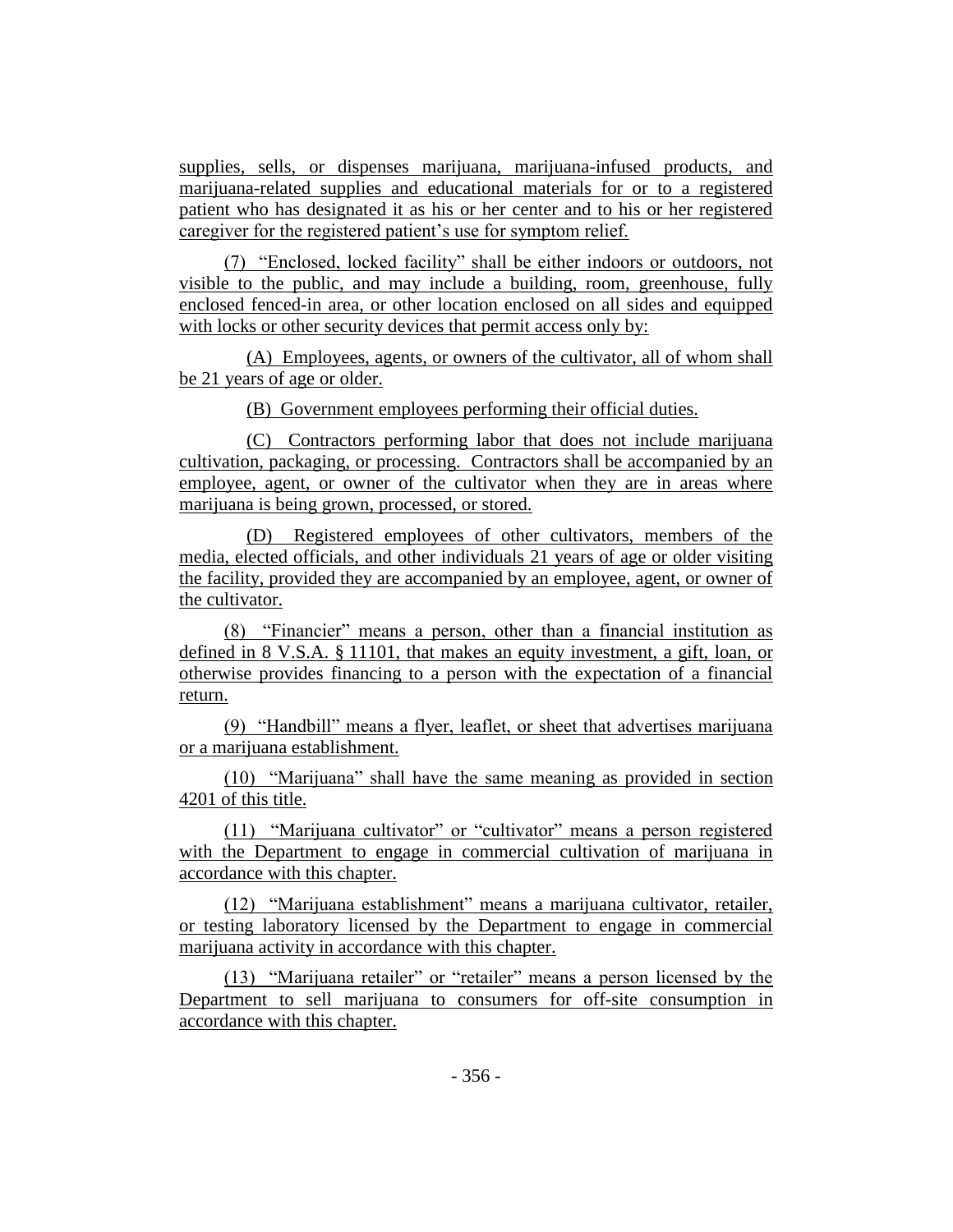(14) "Marijuana testing laboratory" or "testing laboratory" means a person licensed by the Department to test marijuana for cultivators and retailers in accordance with this chapter.

(15) "Owns or controls," "is owned or controlled by," and "under common ownership or control" mean direct ownership or beneficial ownership of an equity interest, or the equivalent thereof, of ten percent or more, and the power to direct, or cause the direction of, the management and policies of a person, whether through the ownership of voting securities, by contract, or otherwise.

(16) "Person" shall include any natural person; corporation; municipality; the State of Vermont or any department, agency or subdivision of the State; and any partnership, unincorporated association, or other legal entity.

(17) "Plant canopy" means the square footage dedicated to live plant production and does not include areas such as office space or areas used for the storage of fertilizers, pesticides, or other products.

(18) "Principal" means an individual vested with the authority to conduct, manage, or supervise the business affairs of a person, and may include the president, vice-president, secretary, treasurer, manager, or similar executive officer of a business; a director of a corporation, nonprofit corporation, or mutual benefit enterprise; a member of a nonprofit corporation, cooperative, or member-managed limited liability company; and a partner of a partnership.

(19) "Public place" means any street, alley, park, sidewalk, public building other than individual dwellings, any place of public accommodation as defined in 9 V.S.A. § 4501, and any place where the possession of a lighted tobacco product is prohibited pursuant to section 1421 of this title or chapter 37 of this title.

(20) "Resident" means a person who is domiciled in Vermont, subject to the following:

(A) The process for determining the domicile of an individual shall be the same as that required by rules adopted by the Department of Taxes related to determining domicile for the purpose of the interpretation and administration of 32 V.S.A. § 5401(14).

(B) The domicile of a business entity is the State in which it is organized.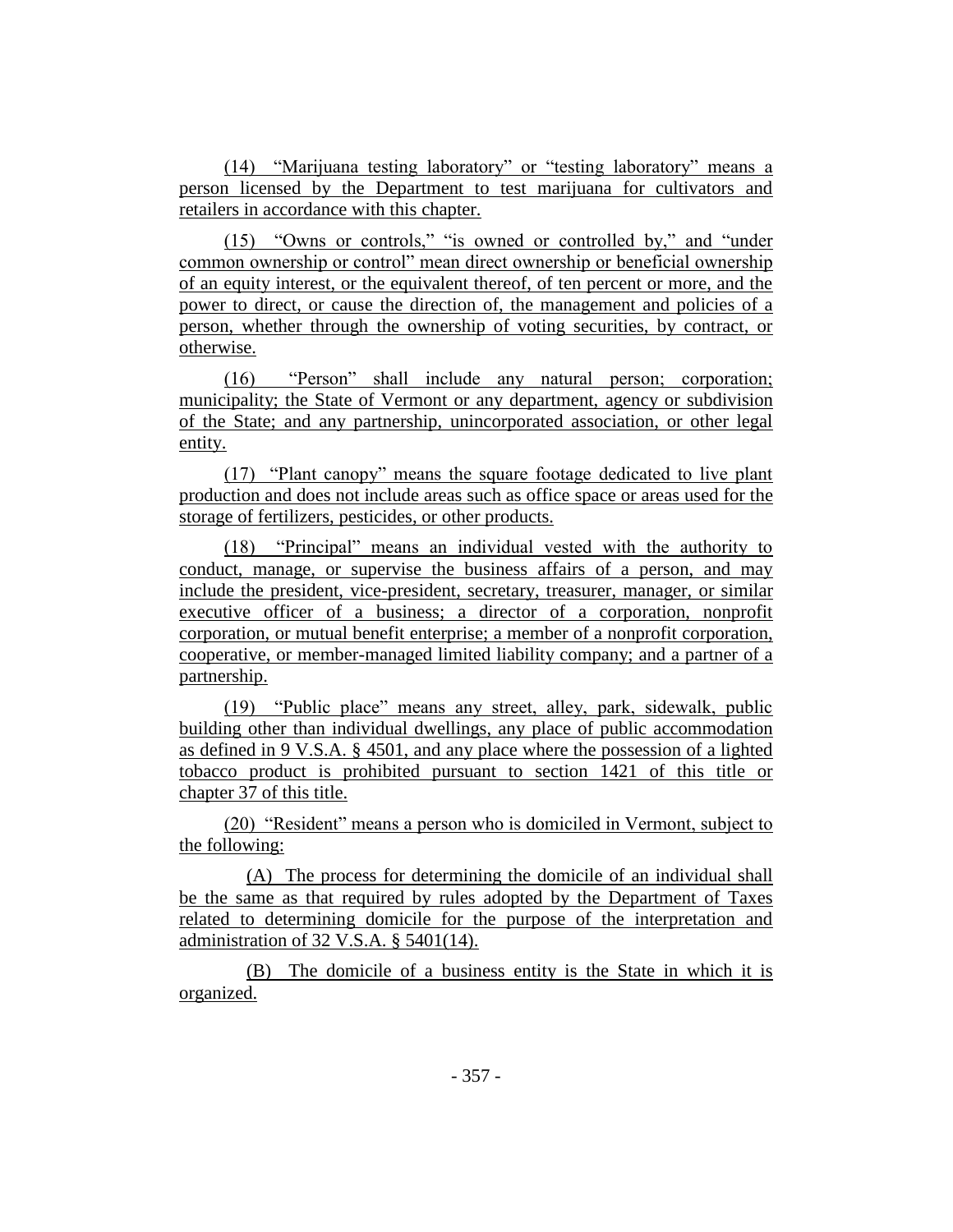(21) "School" means a public school, independent school, or facility that provides early childhood education as those terms are defined in 16 V.S.A. § 11.

Second: In Sec. 12, in 18 V.S.A.  $\S$  4521(d)(1), by striking out "a person" inserting in lieu thereof an applicant and its affiliates

Third: In Sec. 12, in 18 V.S.A.  $\S$  4522, by striking out subsections (a)–(b) in their entirety and inserting in lieu thereof new subsections (a)–(b) to read:

(a) To be eligible for a marijuana establishment license:

(1) An applicant shall be a resident of Vermont.

(2) A principal of an applicant, and a person who owns or controls an applicant, shall have been a resident of Vermont for two or more years immediately preceding the date of application.

(3) An applicant, principal of an applicant, or person who owns or controls an applicant, who is a natural person:

(A) shall be 21 years of age or older; and

(B) shall consent to the release of his or her criminal and administrative history records.

(b) A financier of an applicant shall have been a resident of Vermont for two or more years immediately preceding the date of application.

Fourth: In Sec. 12, in 18 V.S.A. § 4522, by striking out subsection (d) in its entirety and inserting in lieu thereof a new subsection (d) to read:

(d) The Department shall obtain a Vermont criminal history record, an out-of-state criminal history record, a criminal history record from the Federal Bureau of Investigation, and any regulatory records relating to the operation of a business in this State or any other jurisdiction for each of the following who is a natural person:

(1) an applicant or financier;

(2) a principal of an applicant or financier; and

(3) a person who owns or controls an applicant or financier.

Fifth: In Sec. 12, in 18 V.S.A.  $\S$  4512(1)(B), by striking out "for all principals and financiers of the proposed marijuana establishment" and inserting in lieu thereof pursuant to subsection 4522(d) of this title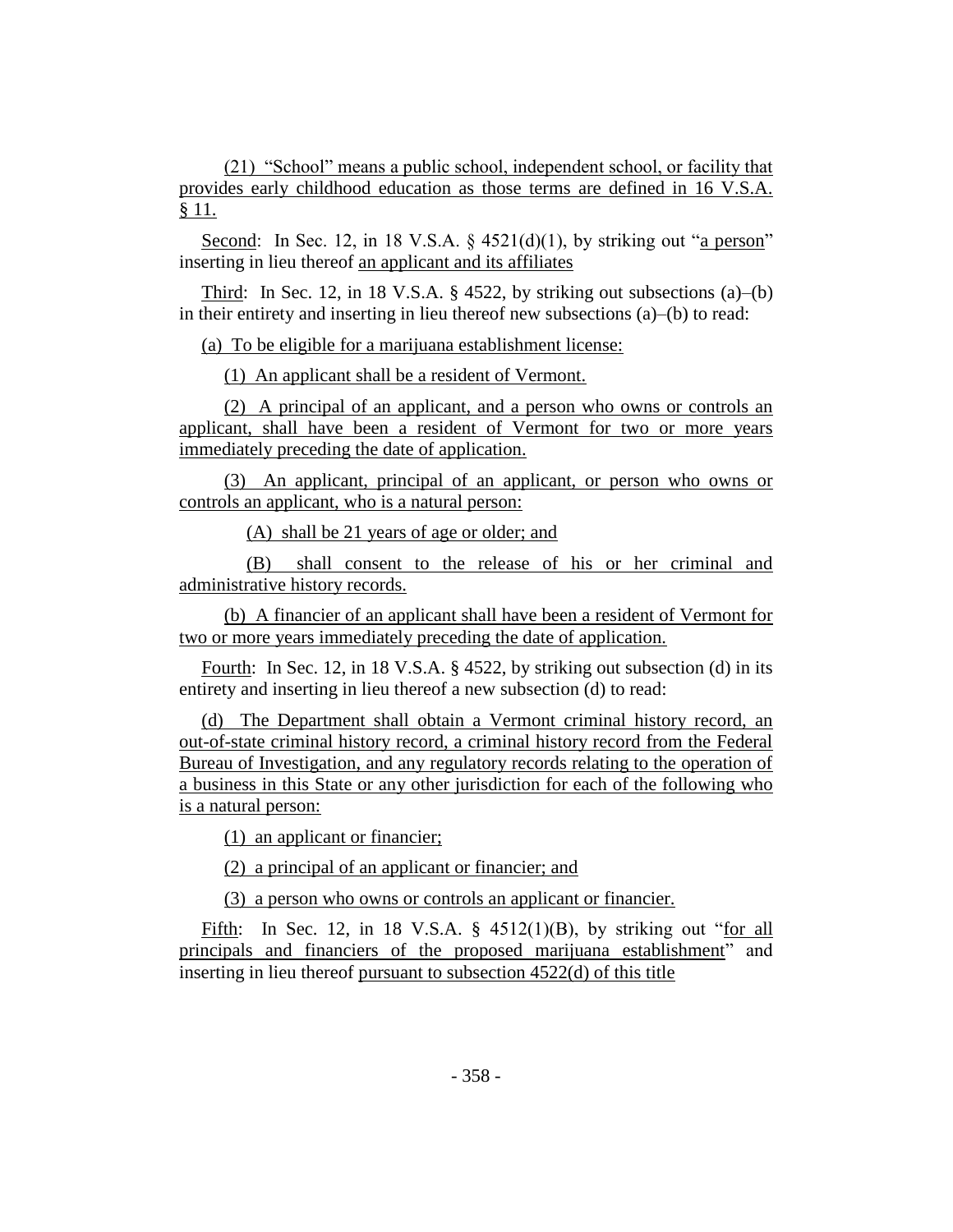## **Amendment to S. 241 to be offered by Senator White before Third Reading**

Senator White moves that the bill be amended in Sec. 12, 18 V.S.A. § 4521 by redesignating subsection (h) to be subsection (i) and by adding a new subsection (h) to read as follows:

(h) All records relating to security, transportation, public safety, and trade secrets in an application for a license under this chapter shall be exempt from public inspection and copying under the Public Records Act.

## **Amendment to S. 241 to be offered by Senator Lyons before Third Reading**

Senator Lyons moves to amend the bill as follows:

First: In Sec. 2, subsection (a)(2), by striking "March 15, 2017" and inserting in lieu thereof March 17, 2018 and by striking out "September 15, 2017" and by inserting in lieu thereof September 15, 2018

Second: In Sec. 12, 18 V.S.A. § 4512, by striking out "March 15, 2017" and inserting in lieu thereof March 15, 2018

Third: In Sec. 12, 18 V.S.A.  $\S$  4513, in subdivision (a)(1) by striking out "April 15, 2017" and inserting in lieu thereof April 15, 2018 and in subdivision (a)(2) by striking out "June 15, 2017" and inserting in lieu thereof June 15, 2018 and in subdivision (b)(1) by striking out "May 15, 2017" and inserting in lieu thereof May 15, 2018 and in subdivision (b)(2) by striking out "September 15, 2017" and inserting in lieu thereof September 15, 2018 and by striking out "January 2, 2018" and inserting in lieu thereof January 2, 2019 and in subdivision (c)(1) by striking out "July 1, 2018" and inserting in lieu thereof July 1, 2019 and in subdivision (c)(2) by striking out "July 1, 2018" and inserting in lieu thereof July 1, 2019 and by striking out "July 1, 2019" and inserting in lieu thereof July 1, 2020 and in subdivision (c)(3) by striking out "July 1,  $2019$ " and inserting in lieu thereof July 1,  $2020$ 

Fourth: In Sec. 12, 18 V.S.A. § 4528(b)(4)(A), by striking out "July 1, 2018" and inserting in lieu thereof July 1, 2019 and, 18 V.S.A. § 4528(b)(4)(B), by striking out "July 1, 2018" and inserting in lieu thereof July 1, 2019 and by striking out "July 1, 2019" and inserting in lieu thereof July 1, 2020

Fifth: In Sec. 26, by striking out "2017" wherever it appears and inserting in lieu thereof 2018 and by striking out "FY 17" and inserting in lieu thereof FY 18

Sixth: In Sec. 27, by striking out "2017" and inserting in lieu thereof 2018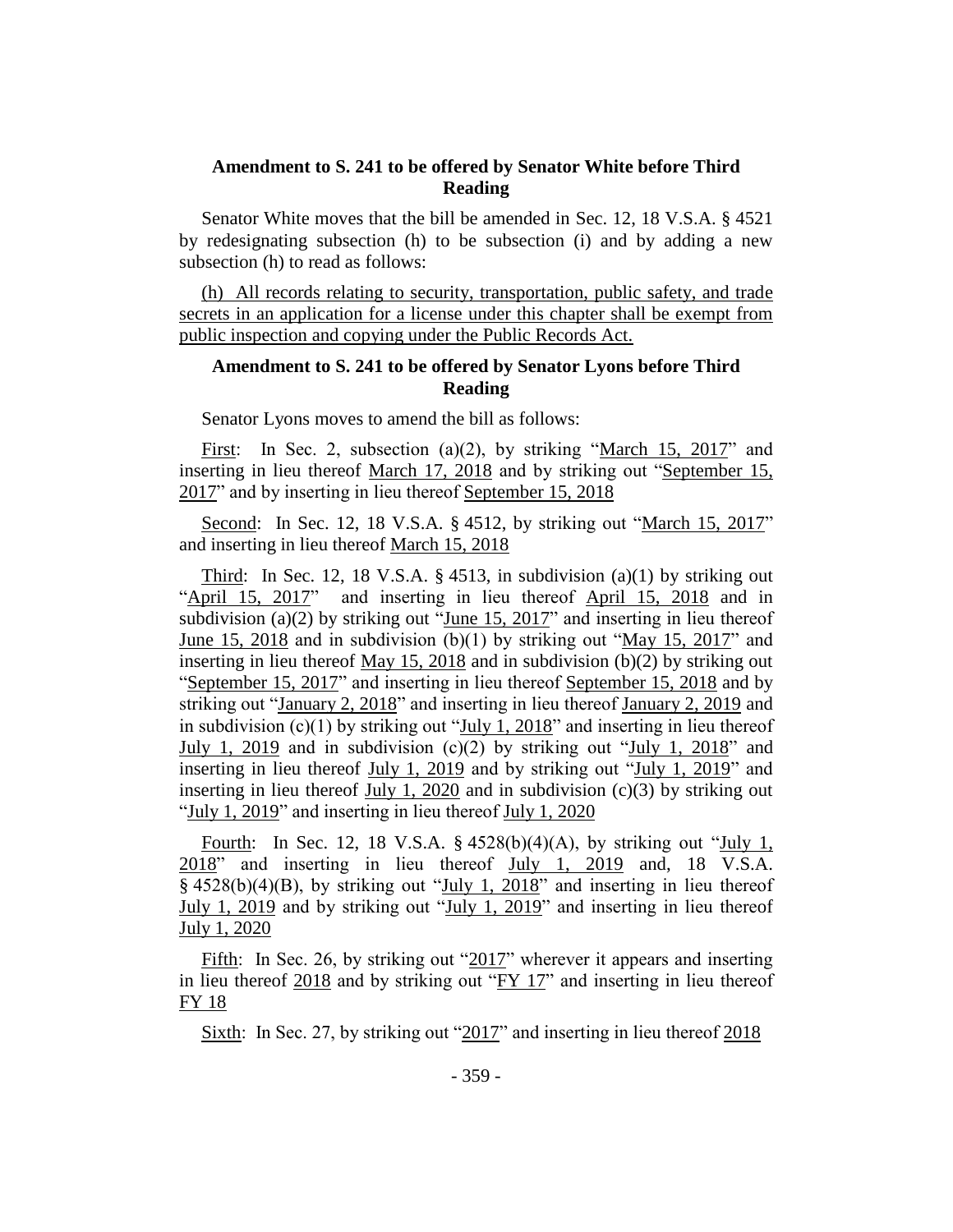Seventh: In. Sec. 27a, by striking out "2018" and inserting in lieu thereof 2019

Eighth: In Sec. 29b, WORKFORCE STUDY COMMITTEE, in subsection (e) by striking out "December 1, 2016" and inserting in lieu thereof December  $1, 2017$  and in subdivision (f)(1) by striking out "September 15, 2016" and inserting in lieu thereof September 15, 2017 and in subdivision (f)(4) by striking out "December 31, 2016" and inserting in lieu thereof December 31, 2017

Ninth: By striking out Sec. 31 in its entirety and inserting a new Sec. 31 to read:

## Sec. 31. EFFECTIVE DATES

(a) This section and Secs. 1, 2, 12, 12a, 18a, 29a and 29b shall take effect May 1, 2017.

(b) Secs. 7, 8, 10a, 11, 14 through 18, 19 through 22, 23 through 29 shall take effect on July 1, 2017.

(c) Sec. 12b shall take effect on January 1, 2018 and shall apply to taxable year 2018 and after.

(d) Secs. 6, 9, 10, 12c, 22a, 22b, and 30 shall take effect on January 2, 2019.

## **Amendment to S. 241 to be offered by Senators Rodgers and Zuckerman before Third Reading**

Senators Rodgers and Zuckerman move to amend the bill as follows:

First: In Sec. 12, 18 V.S.A. § 4513 by striking out subsection (c) in its entirety and inserting in lieu thereof the following:

(c)(1) Prior to July 1, 2018, provided applicants meet the requirements of this chapter, the Department shall issue:

(A) a maximum of 10 cultivator licenses that permit a cultivation space of not more than 1,000 square feet;

(B) a maximum of four cultivator licenses that permit a cultivation space of  $1,001-2,500$  square feet;

(C) a maximum of 10 cultivator licenses that permit a cultivation space of 2,501–5,000 square feet;

(D) a maximum of three cultivator licenses that permit a cultivation space of  $5,001-10,000$  square feet;

(E) a maximum of five testing laboratory licenses; and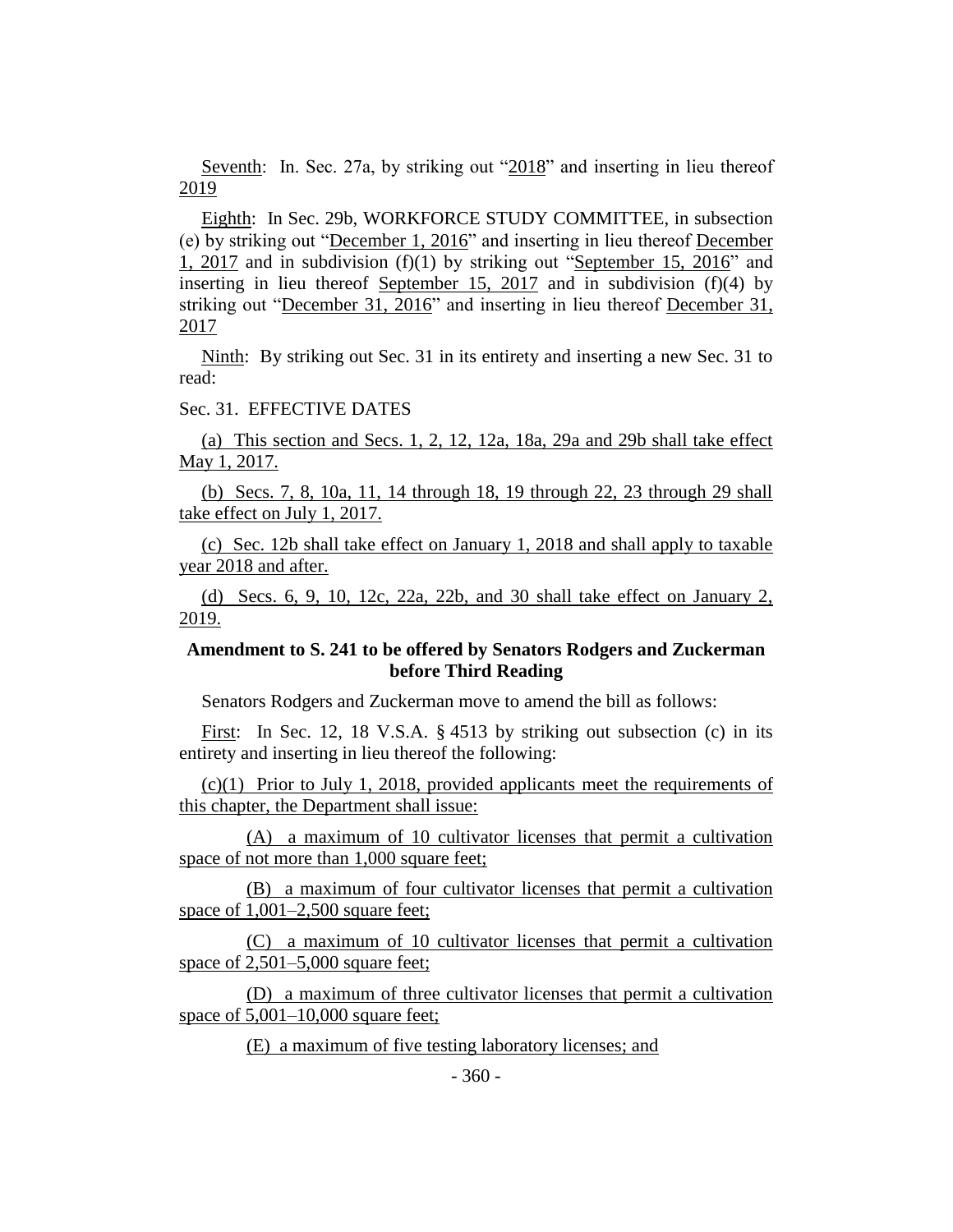(F) a maximum of 15 retailer licenses.

(2) On or after July 1, 2018 and before July 1, 2019, provided applicants meet the requirements of this chapter and in addition to the licenses authorized in subdivision (1) of this subsection, the Department shall issue:

(A) a maximum of 10 cultivator licenses that permit a cultivation space of not more than 1,000 square feet for a total of 20 such licenses;

(B) a maximum of four cultivator licenses that permit a cultivation space of 1,001–2,500 square feet for a total of eight such licenses;

(C) a maximum of 10 cultivator licenses that permit a cultivation space of 2,501–5,000 square feet for a total of 20 such licenses;

(D) a maximum of three cultivator licenses that permit a cultivation space of 5,001–10,000 square feet for a total of six such licenses;

(E) a maximum of five testing laboratory licenses for a total of 10 such licenses; and

(F) a maximum of 15 retailer licenses for a total of 30 such licenses.

(3) On or after July 1, 2019, the limitations in subdivisions (1) and (2) of this subsection shall not apply and the Department shall use its discretion to issue licenses in a number and size for the purpose of competing with and undercutting the illegal market based on available data and recommendations of the Marijuana Program Review Commission. A cultivator licensed under the limitations of subdivisions (1) or (2) of this subsection may apply to the Department to modify its license to expand its cultivation space.

Second: In Sec. 12, 18 V.S.A.  $\S$  4528(b)(1) by striking subdivisions (A) and (B) and inserting in lieu thereof the following:

(A) For a cultivator license that permits a cultivation space of not more than 1,000 square feet, the application fee shall be \$3,000.00.

(B) For a cultivator license that permits a cultivation space of 1,001–2,500 square feet, the application fee shall be \$7,500.00.

(C) For a cultivator license that permits a cultivation space of 2,501–5,000 square feet, the application fee shall be \$15,000.00.

(D) For a cultivator license that permits a cultivation space of 5,001–10,000 square feet, the application fee shall be \$30,000.00.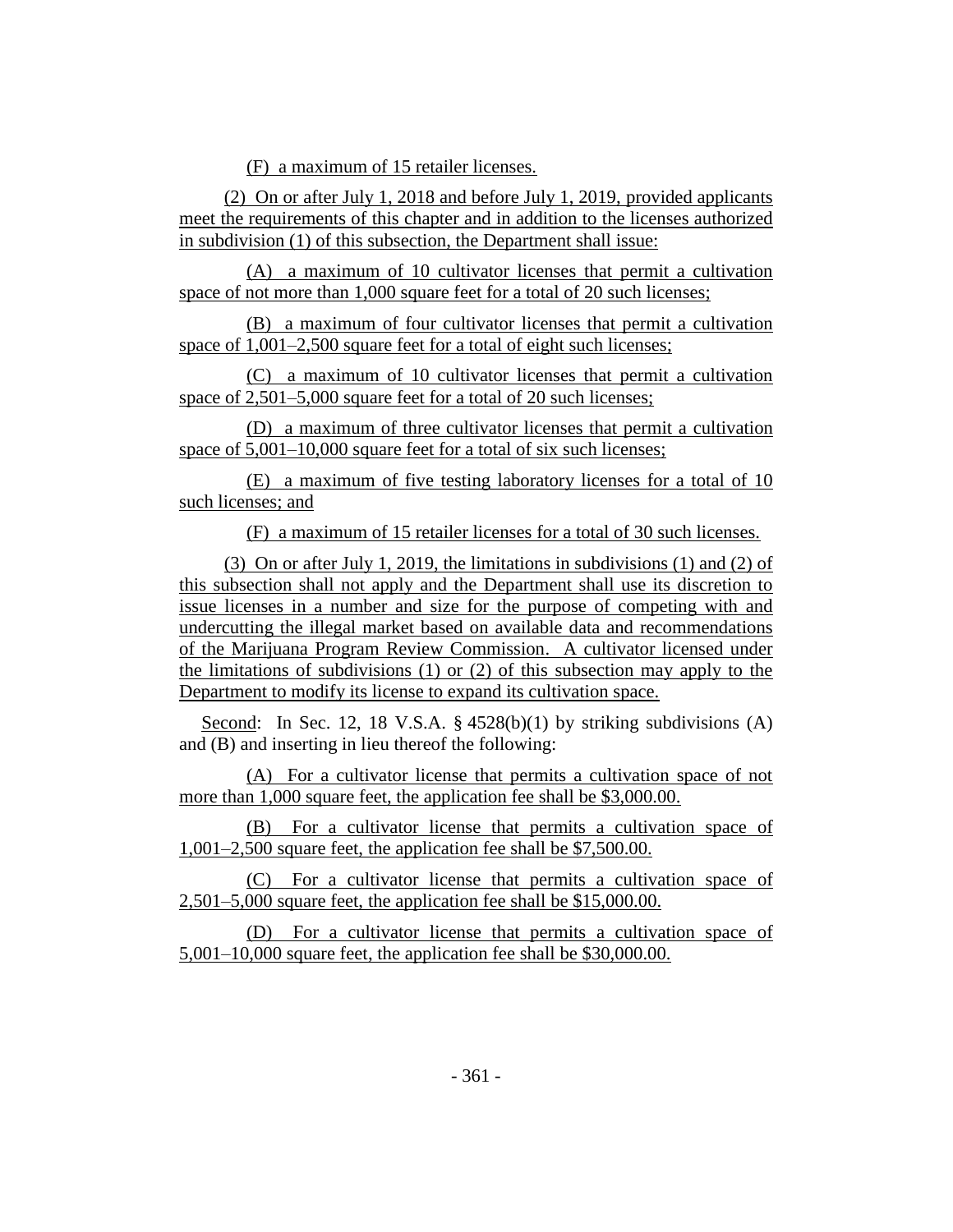Third: In Sec. 12, 18 V.S.A.  $\S$  4528(c) by striking out subdivision (1) in its entirety and inserting in lieu thereof the following:

(1) The initial annual license fee and subsequent annual renewal fee for a cultivator license pursuant to section 4525 of this chapter shall be determined as follows:

(A) For a cultivator license that permits a cultivation space of not more than 1,000 square feet, the initial annual license and subsequent renewal fee shall be \$3,000.00.

(B) For a cultivator license that permits a cultivation space of 1,001–2,500 square feet, the initial annual license and subsequent renewal fee shall be \$7,500.00.

(C) For a cultivator license that permits a cultivation space of 2,501–5,000 square feet, the initial annual license and subsequent renewal fee shall be \$15,000.00.

(D) For a cultivator license that permits a cultivation space of 5,001–10,000 square feet, the initial annual license and subsequent renewal fee shall be \$30,000.00.

## **S. 252.**

An act relating to the sale of lottery products.

## **H. 84.**

An act relating to internet dating services.

#### **Second Reading**

#### **Favorable with Recommendation of Amendment**

#### **S. 10.**

An act relating to the State DNA database.

## **Reported favorably with recommendation of amendment by Senator Sears for the Committee on Judiciary.**

The Committee recommends that the bill be amended by striking out all after the enacting clause and inserting in lieu thereof the following:

Sec. 1. 20 V.S.A. § 1932 is amended to read:

§ 1932. DEFINITIONS

As used in this subchapter:

\* \* \*

 $-362 -$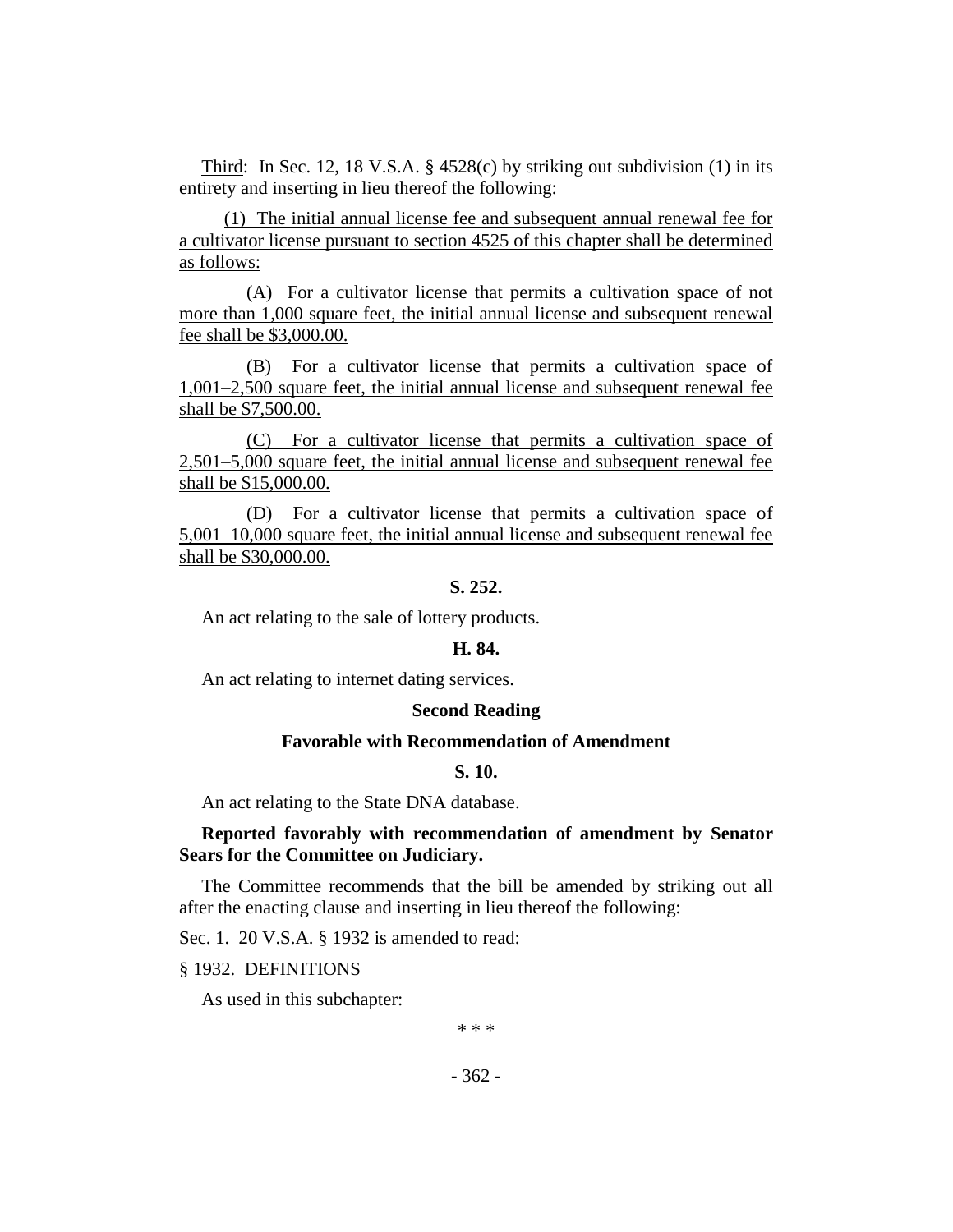(5) "DNA sample" means a forensic unknown tissue sample or a tissue sample provided by any person convicted of a designated crime or for whom the court has determined at arraignment there is probable cause that the person has committed a felony. The DNA sample may be blood or other tissue type specified by the department Department.

\* \* \*

(12) "Designated crime" means any of the following offenses:

(A) a felony;

(B) 13 V.S.A. § 1042 (domestic assault);

(C) any crime for which a person is required to register as a sex offender pursuant to 13 V.S.A. chapter 167, subchapter 3 of chapter 167 of Title 13;

(D) a misdemeanor for which a person is sentenced to and serves a period of incarceration of at least 30 days;

(E) an attempt to commit any offense listed in this subdivision; or

 $(E)(F)$  any other offense, if, as part of a plea agreement in an action in which the original charge was a crime listed in this subdivision and probable cause was found by the court, there is a requirement that the defendant submit a DNA sample to the DNA data bank.

Sec. 2. 20 V.S.A. § 1933 is amended to read:

§ 1933. DNA SAMPLE REQUIRED

(a) The following persons shall submit a DNA sample:

(1) A  $\alpha$  person convicted in a court in this state State of a designated crime on or after April 29, 1998.;

(2) A person for whom the court has determined at arraignment there is probable cause that the person has committed a felony in this state on or after July 1, 2011.

 $(3)$  A a person who was convicted in a court in this state State of a designated crime prior to April 29, 1998 and, after such date, is:

(A) in the custody of the commissioner of corrections Commissioner of Corrections pursuant to 28 V.S.A. § 701;

(B) on parole for a designated crime;

(C) serving a supervised community sentence for a designated crime; or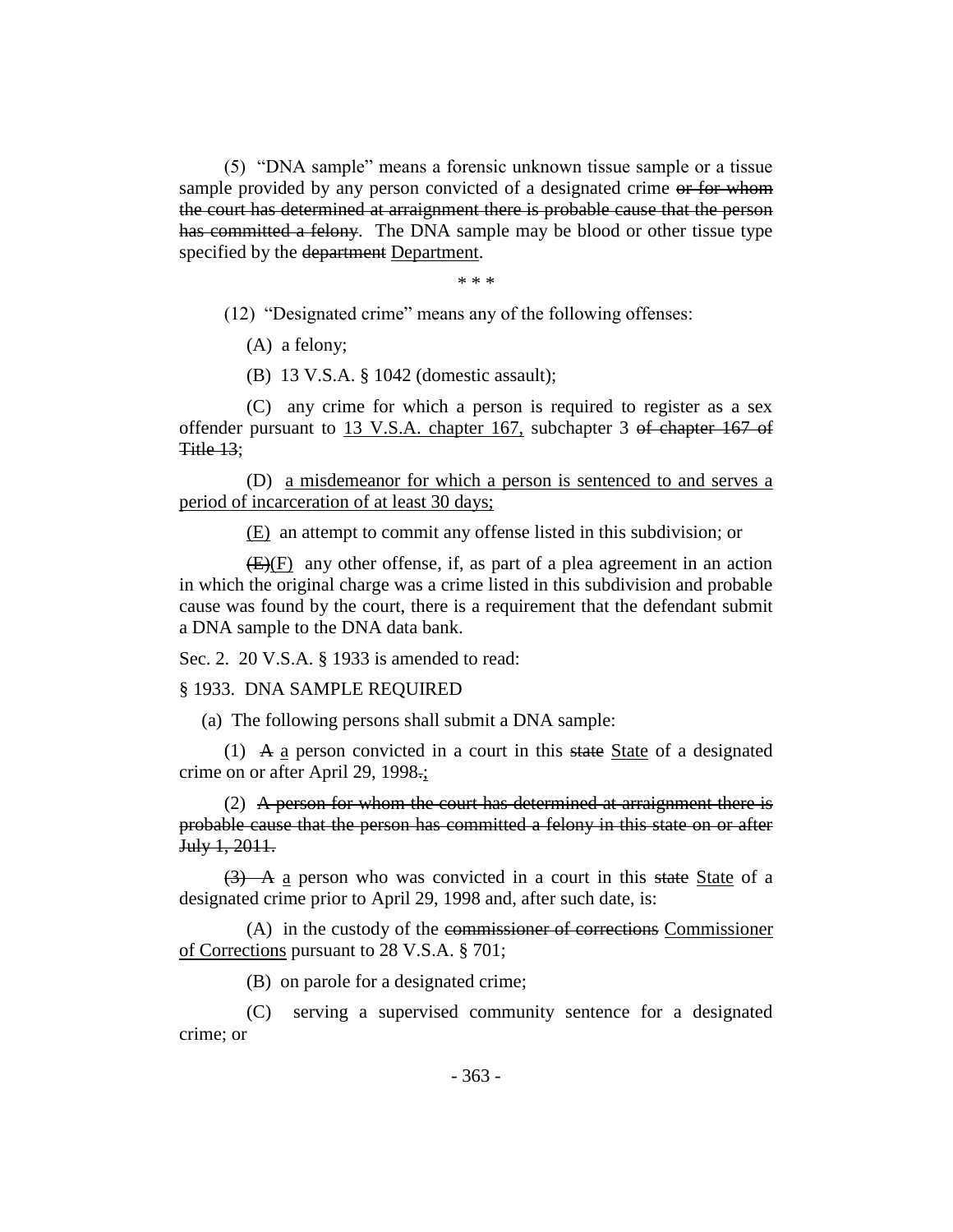(D) on probation for a designated crime.

(b) At the time of arraignment, the court shall set a date and time for the person to submit a DNA sample.

 $\left\langle \epsilon \right\rangle$  A person required to submit a DNA sample who is serving a sentence in a correctional facility shall have his or her DNA samples collected or taken at the receiving correctional facility, or at a place and time designated by the commissioner of corrections Commissioner of Corrections or by a court, if the person has not previously submitted a DNA sample.

 $(d)(c)$  A person serving a sentence for a designated crime not confined to a correctional facility shall have his or her DNA samples collected or taken at a place and time designated by the commissioner of corrections Commissioner of Corrections, the commissioner of public safety Commissioner of Public Safety, or a court if the person has not previously submitted a DNA sample in connection with the designated crime for which he or she is serving the sentence.

Sec. 3. 20 V.S.A. § 1940 is amended to read:

## § 1940. EXPUNGEMENT OF RECORDS AND DESTRUCTION OF SAMPLES

(a) In accordance with procedures set forth in subsection (b) of this section, the department Department shall destroy the DNA sample and any records of a person related to the sample that were taken in connection with a particular alleged designated crime in any either of the following circumstances:

(1) A person's conviction related to an incident that caused the DNA sample to be taken is reversed, and the case is dismissed.

(2) The person is granted a full pardon related to an incident that caused the DNA sample to be taken.

(3) If the sample was taken post-arraignment, the felony charge which required the DNA sample is downgraded to a misdemeanor by the prosecuting attorney upon a plea agreement or the person is convicted of a lesser offense that is a misdemeanor other than domestic assault pursuant to 13 V.S.A. § 1042 or a sex offense for which registration is required pursuant to 13 V.S.A. § 5401 et seq.

(4) If the sample was taken post-arraignment, the person is acquitted after a trial of the charges which required the taking of the DNA sample.

(5) If the sample was taken post-arraignment, the charges which required the taking of the DNA sample are dismissed by either the court or the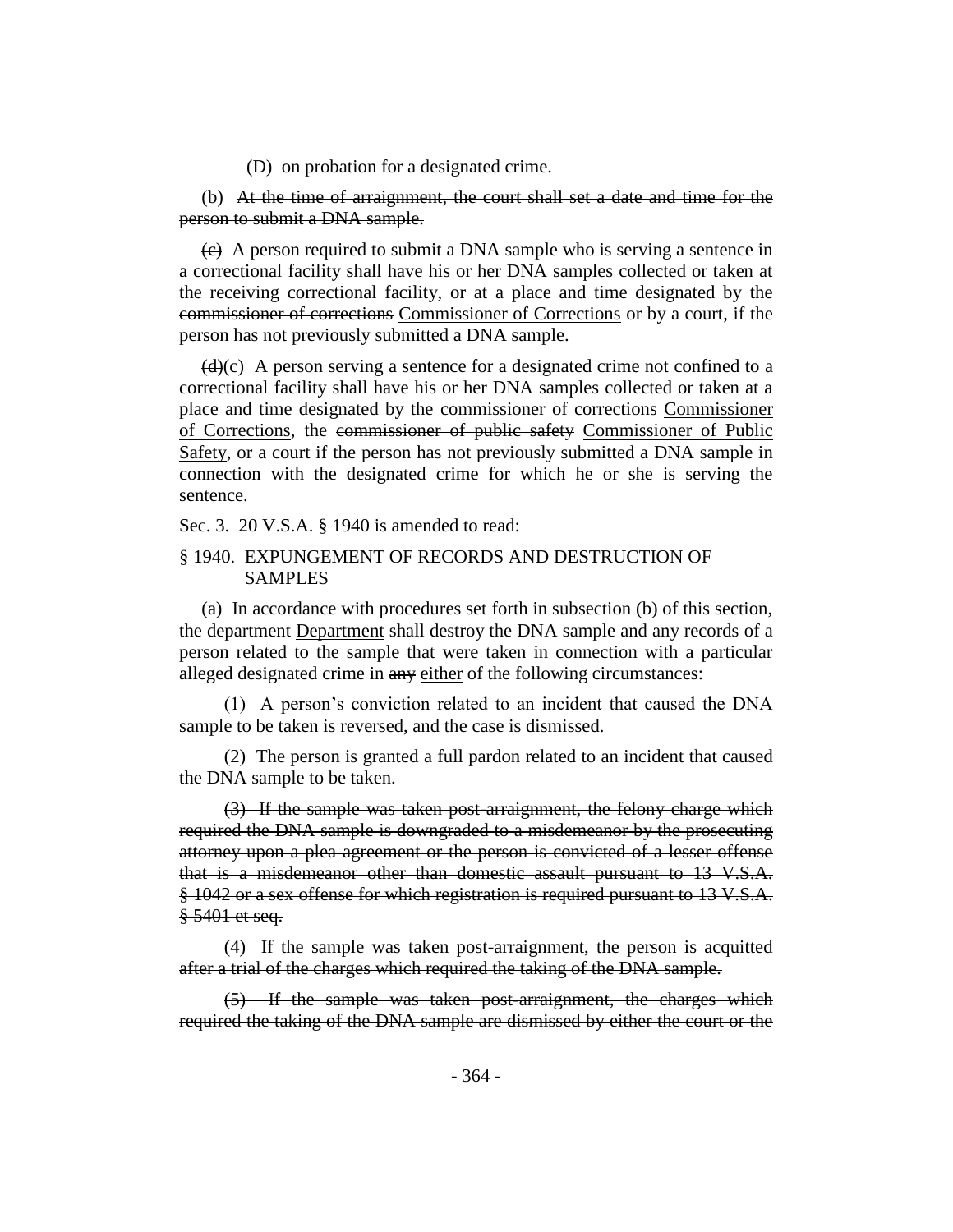state after arraignment unless the attorney for the state can show good cause why the sample should not be destroyed.

\* \* \*

Sec. 4. EFFECTIVE DATE

This act shall take effect on passage.

(Committee vote: 5-0-0)

## **S. 223.**

An act relating to regulating fantasy sports contests.

## **Reported favorably with recommendation of amendment by Senator Mullin for the Committee on Economic Development, Housing & General Affairs.**

The Committee recommends that the bill be amended by striking out all after the enacting clause and inserting in lieu thereof the following:

Sec. 1. 9 V.S.A. chapter 116 is added to read:

## CHAPTER 116. FANTASY SPORTS CONTESTS

## § 4185. DEFINITIONS

In this chapter:

(1) "Confidential fantasy sports contest information" means nonpublic information available to a fantasy sports operator that relates to a fantasy sports player's activity in a fantasy sports contest and that, if disclosed, may give another fantasy sports player an unfair competitive advantage in a fantasy sports contest.

(2) "Fantasy sports contest" means a virtual or simulated sporting event governed by a uniform set of rules adopted by a fantasy sports operator in which:

(A) a fantasy sports player may earn one or more cash prizes or awards, the value of which a fantasy sports operator discloses in advance of the contest;

(B) a fantasy sports player uses his or her knowledge and skill of sports data, performance, and statistics to create and manage a fantasy sports team;

(C) a fantasy sports team earns fantasy points based on the sports performance statistics accrued by individual athletes or teams, or both, in real world sporting events;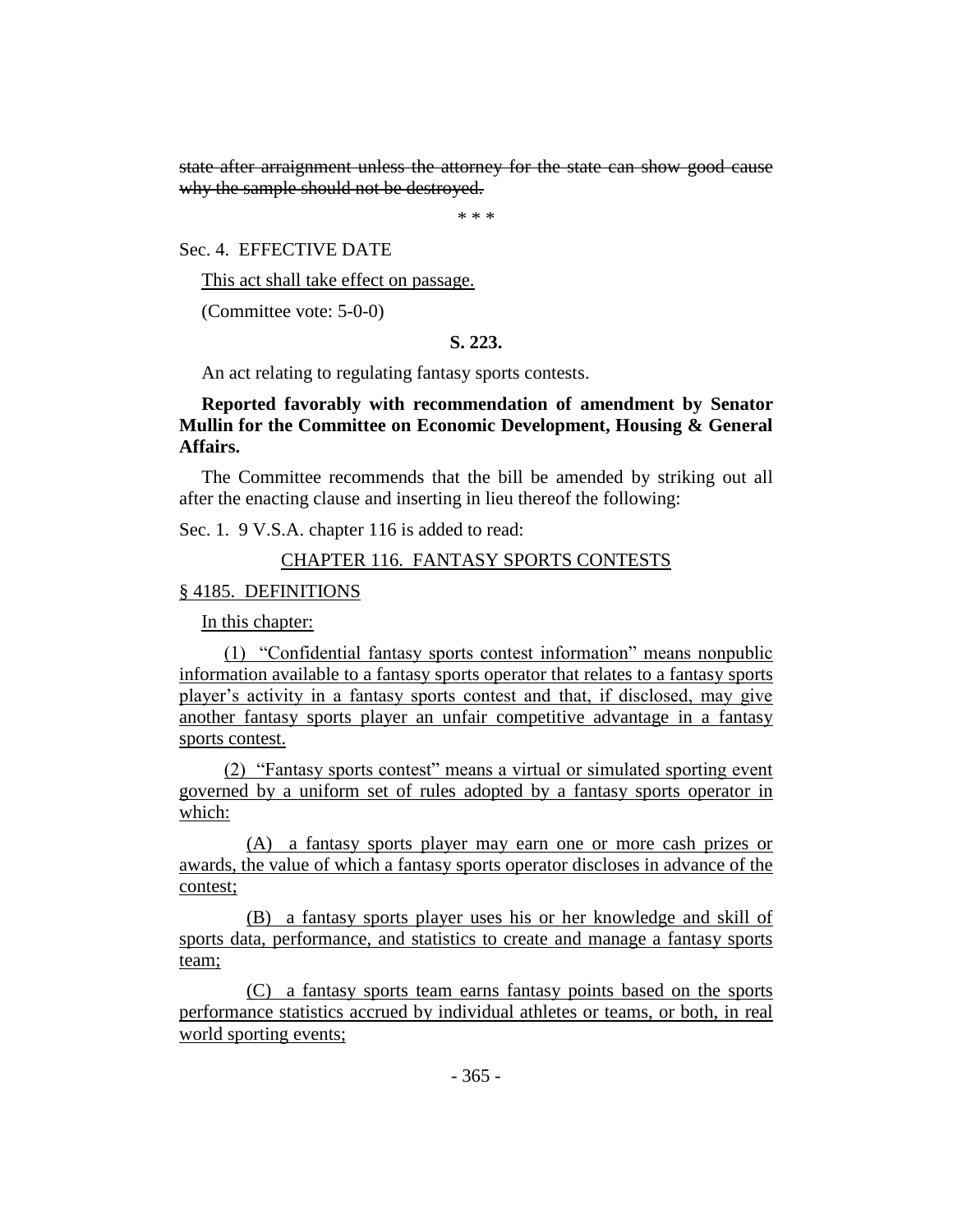(D) the outcome is determined by the number of fantasy points earned; and

(E) the outcome is not determined by the score, the point spread, the performance of one or more teams, or the performance of an individual athlete in a single real world sporting event.

(3) "Fantasy sports operator" means a person that offers to members of the public the opportunity to participate in a fantasy sports contest for consideration.

(4) "Fantasy sports player" means an individual who participates in a fantasy sports contest for consideration.

## § 4186. CONSUMER PROTECTION

(a) A fantasy sports operator shall adopt policies and procedures to:

(1) prevent participation in a fantasy sports contest he or she offers with a cash prize of \$5.00 or more by:

(A) the fantasy sports operator;

(B) an employee of the fantasy sports operator or a relative of the employee who lives in the same household; or

(C) a professional athlete or official who participates in one or more real world sporting events in the same sport as the fantasy sports contest;

(2) prevent the disclosure of confidential fantasy sports contest information to an unauthorized person;

(3) require that a fantasy sports player is 18 years of age or older, and verify the age of each player using one or more commercially available databases, which primarily consist of data from government sources and which government and business regularly use to verify and authenticate age and identity;

(4) limit and disclose to prospective players the number of entries a fantasy sports player may submit for each fantasy sports contest; and

(5) segregate player funds from operational funds, and maintain a reserve in the form of cash, cash equivalents, an irrevocable letter of credit, a bond, or a combination thereof in an amount that equals or exceeds the amount of deposits in fantasy sports player accounts, for the benefit and protection of fantasy sports player funds held in their accounts.

(b) A fantasy sports operator shall have the following duties: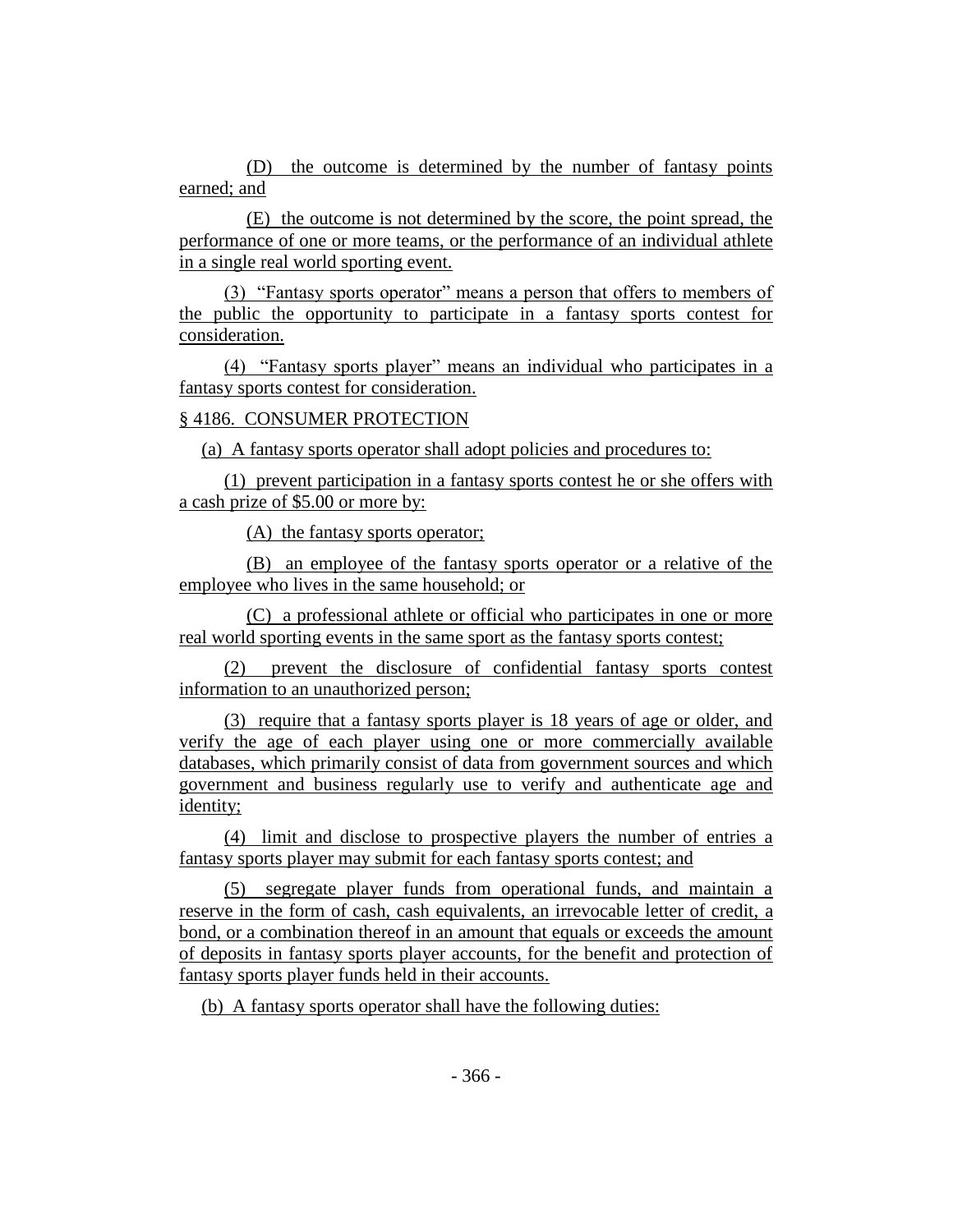(1) The operator shall provide a link on its website to information and resources addressing addiction and compulsive behavior and where to seek assistance with these issues in Vermont and nationally.

(2)(A) The operator shall enable a fantasy sports player to restrict irrevocably his or her own ability to participate in a fantasy sports contest, for a period of time the player specifies, by submitting a request to the operator through its website or by online chat with the operator's agent.

(B) The operator shall provide to a player who self-restricts his or her participation information concerning:

(i) available resources addressing addiction and compulsive behavior;

(ii) how to close an account and restrictions on opening a new account during the period of self-restriction;

(iii) requirements to reinstate an account at the end of the period; and

(iv) how the operator addresses reward points and account balances during and after the period of self-restriction, and when the player closes his or her account.

(3) The operator shall provide a player access to the following information for the previous six months:

(A) a player's play history, including money spent, games played, previous line-ups, and prizes awarded;

(B) a player's account details, including deposit amounts, withdrawal amounts, and bonus information, including amounts remaining for a pending bonus and amounts released to the player.

(c)(1) A fantasy sports operator shall contract with a third party to perform an annual independent audit, consistent with the standards established by the Public Company Accounting Oversight Board, to ensure compliance with the requirements in this chapter.

(2) The fantasy contest operator shall submit the results of the independent audit to the Attorney General.

## § 4187. PENALTY

A person who violates a provision of this chapter shall be subject to a civil penalty of not more than \$1,000.00 for each violation, which shall accrue to the State and may be recovered in a civil action brought by the Attorney General.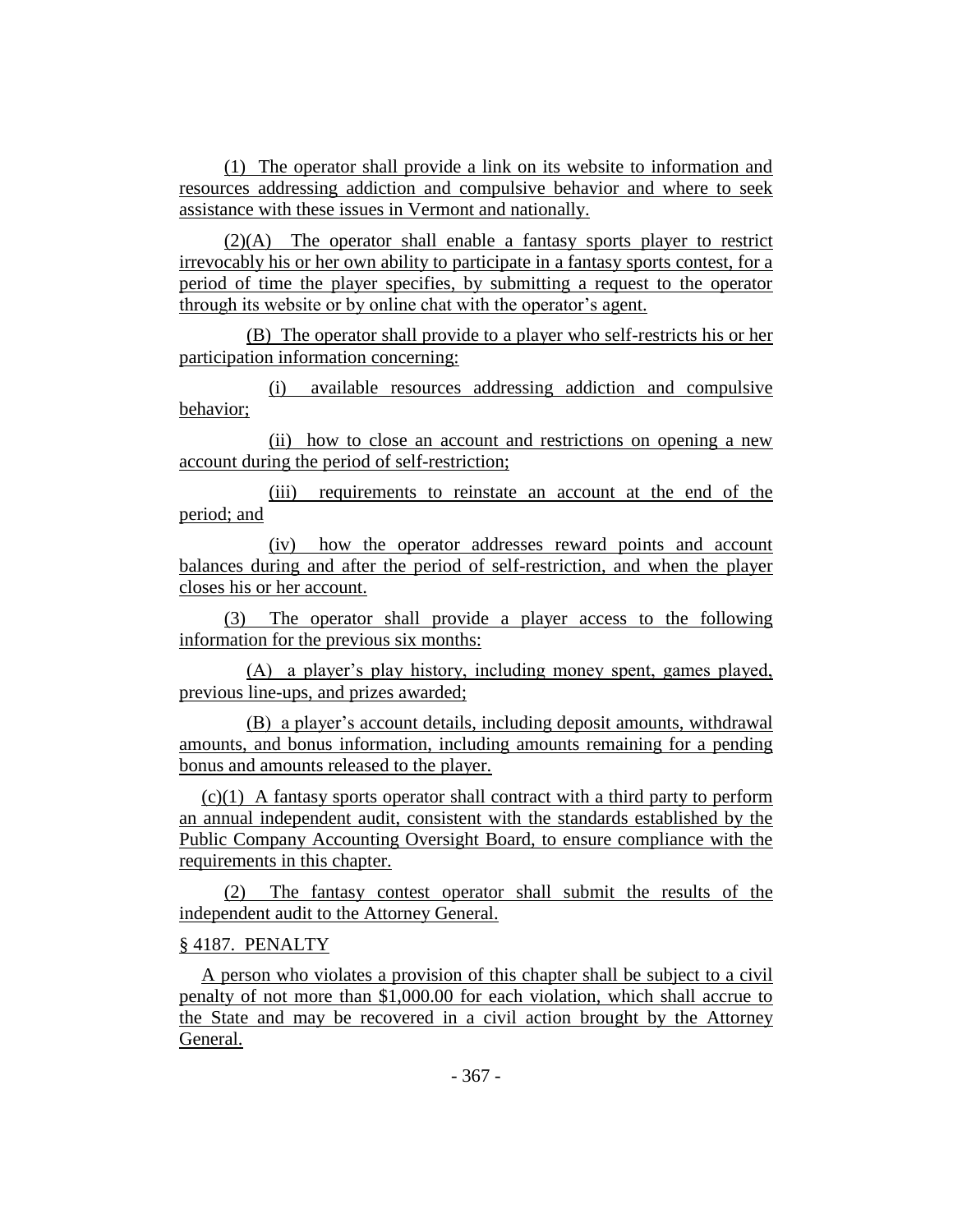## § 4188. EXEMPTION

The provisions of 13 V.S.A. chapter 51, relating to gambling and lotteries, shall not apply to a fantasy sports contest.

Sec. 2. EFFECTIVE DATE

This act shall take effect on July 1, 2016.

(Committee vote: 5-0-0)

# **House Proposal of Amendment to Senate Proposal of Amendment H. 611.**

An act relating to fiscal year 2016 budget adjustment.

The House concurs in the Senate proposal of amendment with further amendment thereto as follows:

First: By striking out the *First* proposal of amendment in its entirety and inserting in lieu thereof the following:

Sec. 13. 2015 Acts and Resolves No. 58, Sec. B.301 is amended to read:

Sec. B.301 Secretary's office - global commitment

| Operating expenses               | 4,541,736                | 7,884,268     |
|----------------------------------|--------------------------|---------------|
| Grants                           | 1,372,464,147            | 1,434,250,041 |
| Total                            | 1,377,005,883            | 1,442,134,309 |
| Source of funds                  |                          |               |
| General fund                     | 208, 728, 673            | 217,281,414   |
| Special funds                    | 26,550,179               | 27,899,279    |
| Tobacco fund                     | 28, 747, 141             | 28,079,458    |
| State health care resources fund | 270, 712, 781            | 282,705,968   |
| Federal funds                    | 842, 227, 109            | 886,128,190   |
| Interdepartmental transfers      | 40,000                   | 40,000        |
| Total                            | <del>1,377,005,883</del> | 1,442,134,309 |

Second: By striking out the *Sixth* proposal of amendment in its entirety and inserting in lieu thereof the following:

Sec. 55a. FISCAL YEAR 2016 CONTINGENT GENERAL FUND APPROPRIATIONS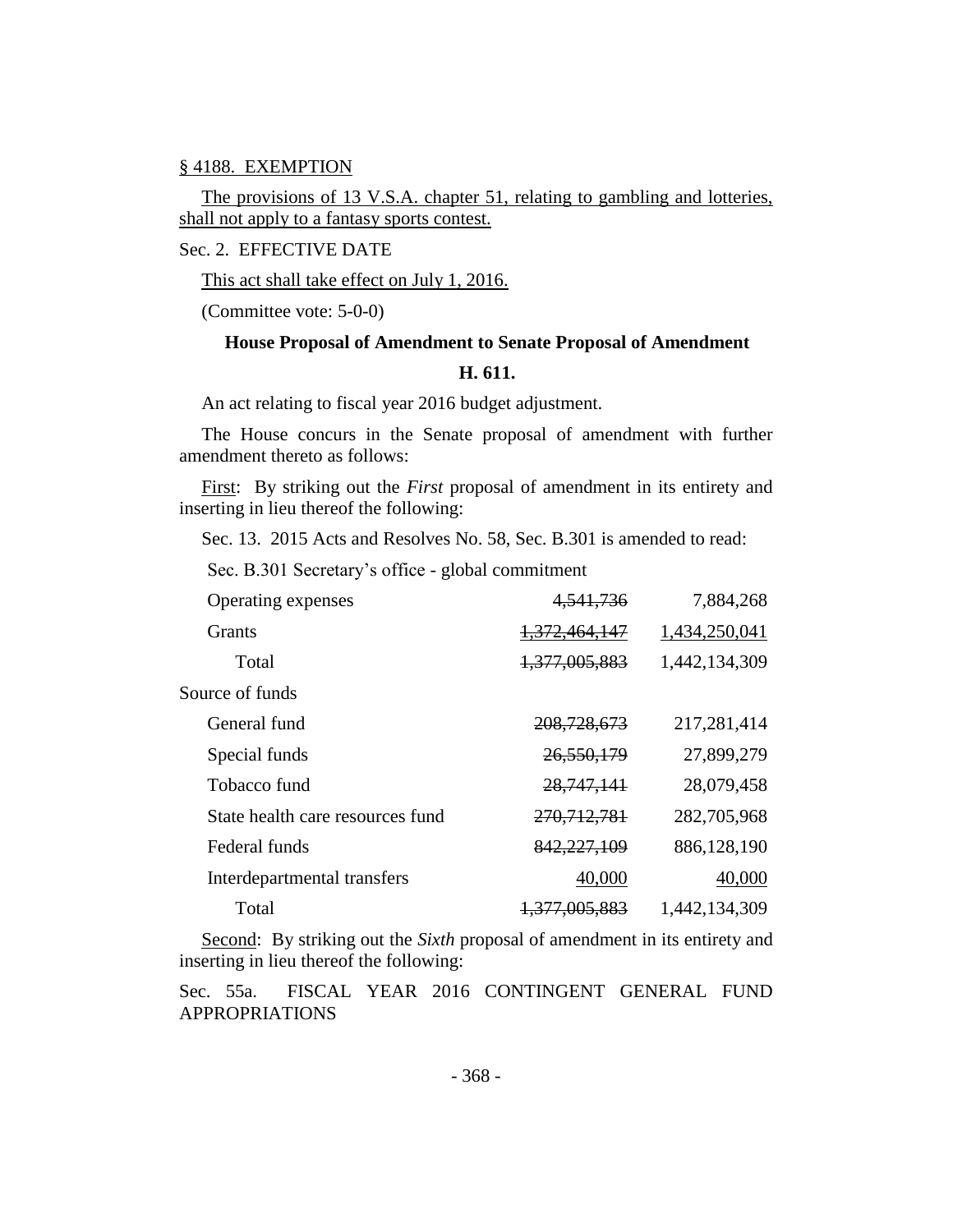(a) In fiscal year 2016, to the extent that the Commissioner of Finance and Management determines that General Fund revenues exceed the 2016 official revenue forecast and other fund receipts assumed for all previously authorized fiscal year 2016 appropriations and transfers necessary to ensure the stabilization reserve is at its maximum authorized level under 32 V.S.A. § 308, \$10,300,000 is appropriated to the Agency of Administration for transfer to the Agency of Human Services for Global Commitment upon determination of the Commissioner of Finance and Management of the amount necessary to fund the 53rd week of Medicaid expenditures. Any funds remaining from this \$10,300,000 appropriation after this 53rd week payment shall be distributed in accordance with the provisions of 32 V.S.A. § 308c(a).

(b) The Commissioner of Finance and Management shall report to the Joint Fiscal Committee in July 2016 on the status of the funds appropriated in this section.

## **NOTICE CALENDAR**

#### **Second Reading**

## **Favorable with Recommendation of Amendment**

**S. 75.**

An act relating to food and lodging establishments.

## **Reported favorably with recommendation of amendment by Senator Collamore for the Committee on Health & Welfare.**

The Committee recommends that the bill be amended by striking out all after the enacting clause and inserting in lieu thereof the following:

Sec. 1. 18 V.S.A. chapter 85 is amended to read:

CHAPTER 85. FOOD AND LODGING ESTABLISHMENTS

Subchapter 1. Food and Lodging Establishments Generally

## § 4301. FOOD ESTABLISHMENTS; DEFINITIONS

(a) As used in this subchapter:

(1) "Food" shall include all articles used for food, drink, confectionery, or condiment, by man, whether simple, mixed, or compound, and all substances and ingredients used in the preparation thereof. "Bakery" means all buildings, rooms, basements, cellars, lofts, or other premises or part thereof, used, occupied, or maintained for the purpose of producing for sale bread, cakes, pies, or other food products made either wholly or partially with flour.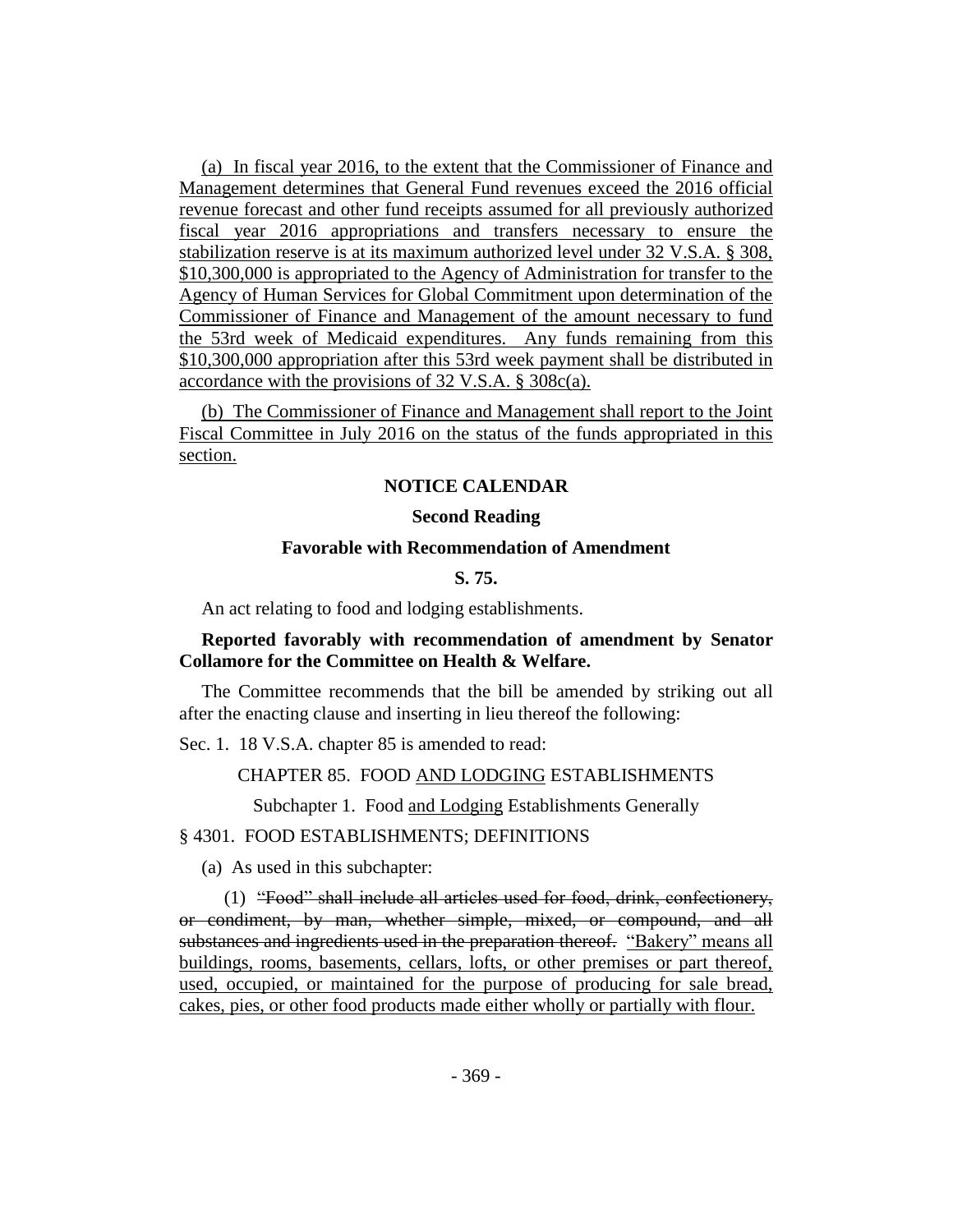(2) "Children's camp" means any seasonal establishment operated not more than 90 days per year and offering a camping program that provides food, lodging, or both to vacationing youth or family groups.

(3) "Commissioner" means the Commissioner of Health.

(4) "Department" means the Department of Health.

(5) "Establishment" shall include all buildings, rooms, basements, cellars, lofts, or other premises or part thereof, used, occupied, or maintained for the purpose of manufacturing, preparing, packing, canning, bottling, keeping, storing, handling, serving, or distributing in any manner, food for sale means food manufacturing establishments, food service establishments, lodging establishments, seafood vending facilities, and shellfish reshippers and repackers.

(6) "Food" means articles of food, drink, confectionery, or condiment for human consumption, whether simple, mixed, or compound, and all substances and ingredients used in the preparation thereof.

(7) "Food manufacturing establishment" means all buildings, rooms, basements, cellars, lofts, or other premises or part thereof, used, occupied, or maintained for the purpose of manufacturing, preparing, packing, canning, bottling, keeping, storing, handling, serving, or distributing food for sale. A food manufacturing establishment shall include food processors, bakeries, distributers, and warehouses.

(8) "Food service establishment" means entities that prepare, serve, and sell food to the public, including restaurants, temporary food vendors, caterers, mobile food units, and limited operations as defined in rule.

(9) "Lodging establishment" means any place where overnight accommodations are regularly provided to the transient, traveling, or vacationing public, including hotels, motels, inns, bed and breakfasts, and children's camps.

(10) "Salvage food" means any food product from which the label on the packaging has been lost or destroyed or which has been subjected to possible damage as the result of an accident, fire, flood, or other cause that prevents the product from meeting the specifications of the manufacturer or the packer, but is otherwise suitable for human consumption.

(11) "Salvage food facility" means any food vendor for which salvage food comprises 50 percent or more of gross sales.

(12) "Seafood vending facility" means a store, motor vehicle, retail stand, or similar place from which a person sells seafood for human consumption.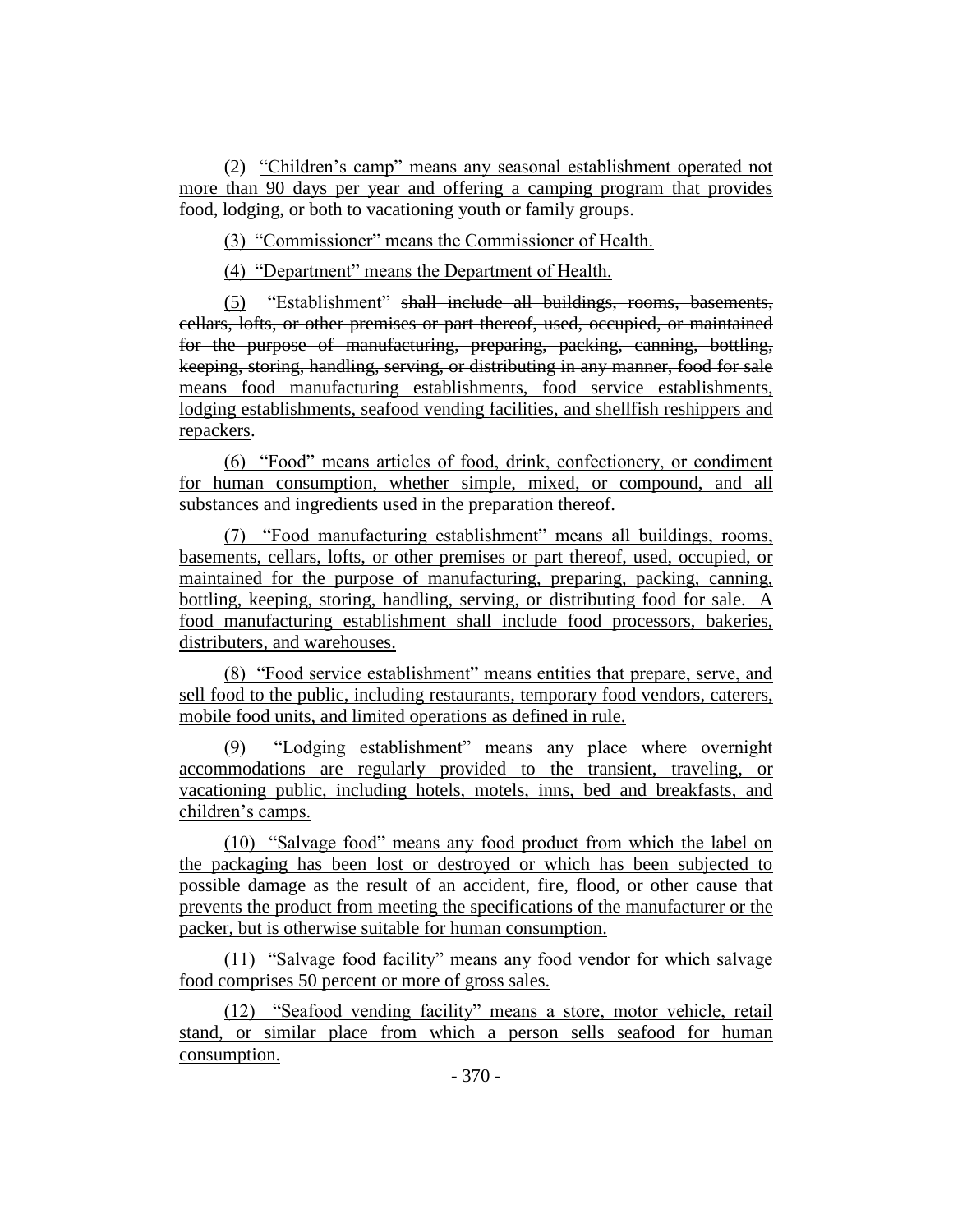(13) "Shellfish reshipper and repacker" means an establishment engaging in interstate commerce of molluskan shellfish.

(b) Nothing in this subchapter chapter shall be construed to modify or affect laws or regulations rules of the agency of agriculture, food and markets Agency of Agriculture, Food and Markets.

## § 4302. GENERAL REQUIREMENTS

(a) A person shall not manufacture, prepare, pack, can, bottle, keep, store, handle, serve, or distribute in any manner food for the purpose of sale, in an unclean, unsanitary, or unhealthful establishment or under unclean, unsanitary, or unhealthful conditions.

(b) A person shall not engage in the business of conducting a lodging establishment under unclean, unsanitary, or unhealthful conditions.

## § 4303. SPECIAL PROVISIONS RULEMAKING

The Commissioner shall adopt rules pursuant to 3 V.S.A. chapter 25 to establish minimum standards for the safe and sanitary operation of food and lodging establishments and their administration and enforcement. Subject to the provisions of this subchapter, The rules shall require that an establishment shall be constructed, maintained, and operated with strict regard for the health of the employees and for the purity and wholesomeness of the food therein produced, kept, stored, handled, served, or distributed, so far as may be reasonable and necessary in the public interest and consistent with the character of the establishment, the public pursuant to the following general requirements:

(1) The entire establishment and its immediate appertaining premises, including the fixtures and furnishings, the machinery, apparatus, implements, utensils, receptacles, vehicles, and other devices used in the production, keeping, storing, handling, serving, or distributing of the food, or the materials used in the food, shall be constructed, maintained, and operated in a clean, sanitary, and healthful manner;.

(2) The food and the materials used in the food shall be protected from any foreign or injurious contamination which that may render them unfit for human consumption;

(3) The clothing, habits, and conduct of the employees shall be conducive to and promote cleanliness, sanitation, and healthfulness;.

(4) There shall be proper, suitable, and adequate toilets and lavatories, constructed, maintained, and operated in a clean, sanitary, and healthful manner;.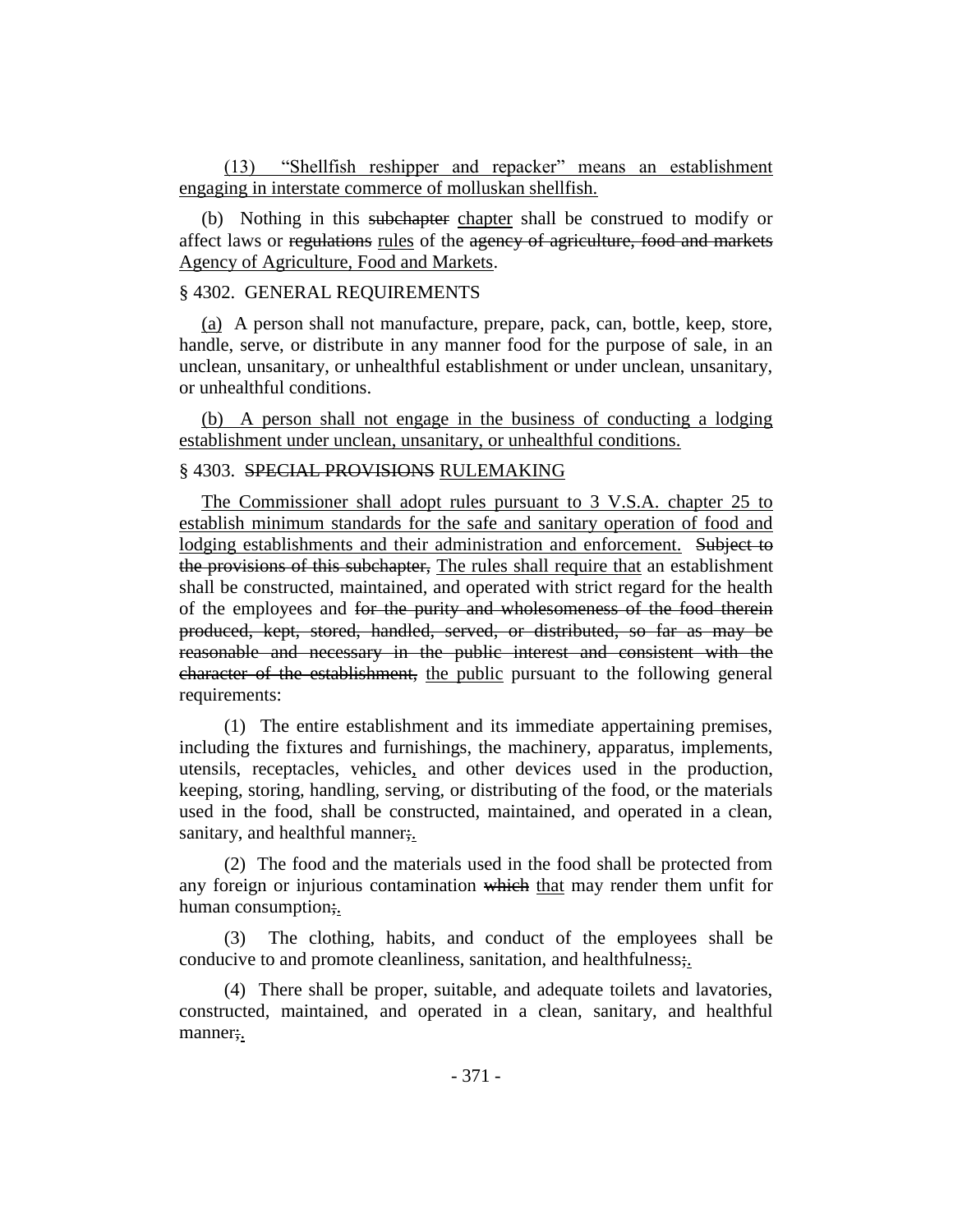(5) There shall be proper, suitable, and adequate water supply, heating, light lighting, ventilation, drainage, sewage disposal, and plumbing.

(6) There shall be proper operation and maintenance of pools, recreation water facilities, spas, and related facilities within lodging establishments.

(7) The Commissioner may adopt any other minimum conditions that he or she deems necessary for the operation and maintenance of a food or lodging establishment in a safe and sanitary manner.

#### § 4304. EMPLOYEES

(a) An employer shall not require, permit, or suffer any allow a person affected with any contagious, infectious, or other disease or physical ailment which that may render such employment detrimental to the public health to work in such an establishment, and a person so affected shall not work in any such an establishment subject to the provisions of this subchapter chapter.

(b) The Commissioner may require a person employed in an establishment subject to the provisions of this chapter to undergo medical testing or an examination necessary for the purpose of determining whether the person is affected by a contagious, infectious, or other disease or physical ailment that may render his or her employment detrimental to public health. The Commissioner may prohibit a person from working in an establishment pursuant to section 127 of this title if the person refuses to submit to medical testing or an examination.

#### \* \* \*

#### § 4305. POWERS AND DUTIES OF STATE BOARD OF HEALTH

The board may require a person proposing to work or working in an establishment subject to the provisions of this subchapter, to undergo a physical examination for the purpose of ascertaining whether such person is affected with any contagious, infectious, or other disease or physical ailment, which may render his or her employment detrimental to the public health. The examination shall be made at the time and pursuant to conditions which shall be prescribed by the board. A person who refuses to submit to such examination shall not work or be required, permitted, or suffered to work in any such establishment. [Repealed.]

#### § 4306. INSPECTION

(a) It shall be the duty of the board Commissioner to enforce the provisions of this subchapter chapter and of 6 V.S.A. § 3312(d), and it he or she shall be permitted to inspect through its his or her duly authorized officers, inspectors, agents, or assistants, at all reasonable times, an establishment and, an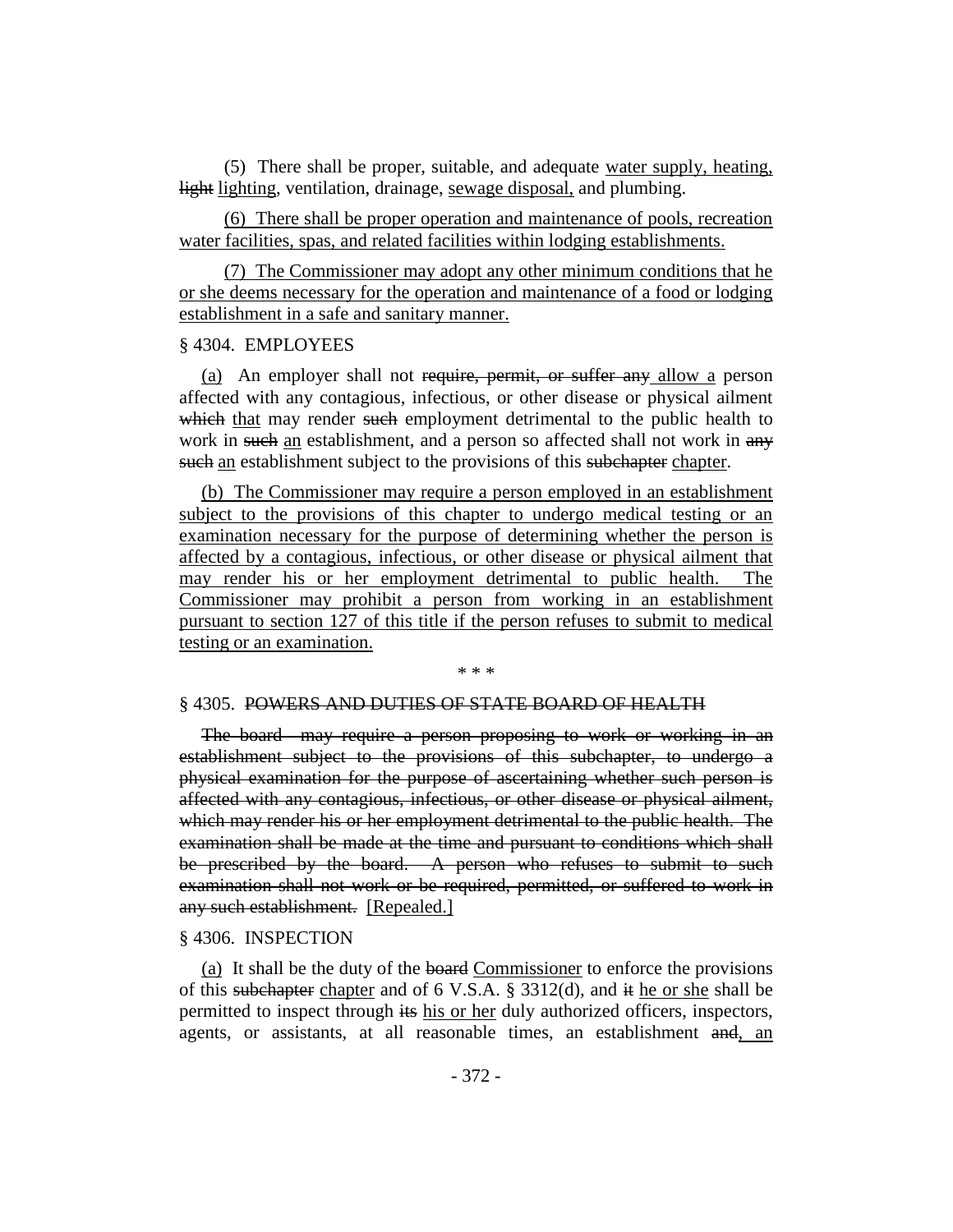establishment's records, and a salvage food facility subject to the provisions of this subchapter chapter.

(b) Whenever an inspection demonstrates that the establishment or salvage food facility is not operated in accordance with the provision of this chapter, the officer, inspector, agent, or assistant shall notify the licensee of the conditions found and direct necessary changes.

#### § 4307. HEARING; ORDERS

When it appears upon such an inspection reveals that any an establishment is being maintained or operated in violation of the provisions of this subchapter chapter or any related rules, the board Commissioner shall cause provide written notice thereof, together with an order commanding an both abatement of such the violation and a compliance with this subchapter chapter within a reasonable period of time to be fixed in the order, to be served by a proper officer upon the person violating such provisions. Under such any related rules and regulations as may be prescribed adopted by the board Commissioner, a person upon whom such the notice and order are served shall be given an opportunity to be heard and to show cause as to why such the order should be vacated or amended. When, upon such a hearing, it appears that the provisions of this subchapter chapter have not been violated, the board Commissioner shall immediately vacate such the order, but without prejudice. When, however, it appears that such the provisions have been violated and such the person fails to comply with an order issued by the board Commissioner under the provisions of this section, the board Commissioner shall, forthwith, certify the facts to the proper prosecuting office revoke, modify, suspend, or enforce a civil penalty.

#### § 4308. REGULATIONS

The board shall make uniform and necessary rules and regulations for carrying out the provisions of this subchapter. [Repealed.]

#### § 4309. PENALTY

A person who violates a provision of this subchapter chapter or 6 V.S.A. § 3312(d), for which no other penalty is provided, shall be fined not more than \$300.00 for the first offense and, for each subsequent offense, not more than \$500.00 shall be fined a civil penalty not to exceed \$10,000.00 for each violation. In the case of a continuing violation, each subsequent day in violation may be deemed a separate violation.

Subchapter 2. Licensing Food and Lodging Establishments

## § 4351. LICENSE FROM DEPARTMENT OF HEALTH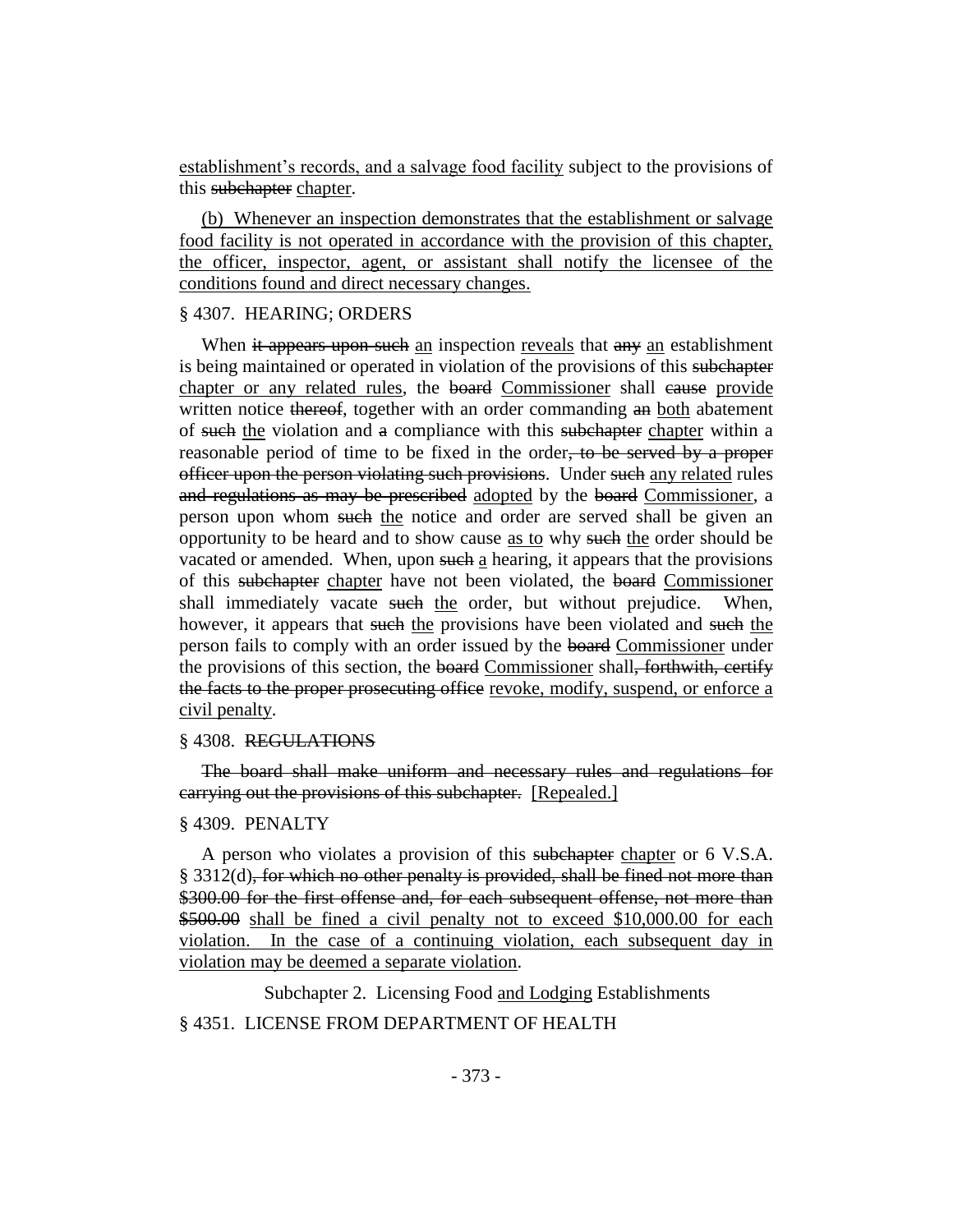(a) A person shall not operate or maintain a hotel, inn, restaurant, tourist camp food manufacturing facility, retail food establishment, lodging establishment, seafood vending facility, or any other place in which food is prepared and served, or lodgings provided or furnished to the transient traveling or vacationing public, or a seafood vending facility, unless he or she shall have first obtained and holds obtains and holds from the department Commissioner a license authorizing such operation. The secretary may prescribe rules or conditions within which he or she may issue a temporary license for a period not to exceed 60 days. The license shall state the rules or conditions under which it is issued. However, nothing herein shall apply to any person who occasionally prepares and serves meals or provides occasional lodgings. The license shall be displayed in such a way as to be easily viewed by the patrons. All licenses shall be displayed in a manner as to be easily viewed by the public.

(b) For purposes of this section, "seafood vending facility" includes a store, motor vehicle, stand, or similar place from which a person sells seafood for consumption at another location.

(1) A person shall not knowingly and willingly sell or offer for sale a bulk product manufactured by a bakery, regardless of whether the bakery is located in or outside the State, unless the operator of the bakery holds a valid license from the Commissioner.

(2) The Commissioner shall not grant a license to a bakery located outside the State unless:

(A) the person operating the bakery:

(i) has consented in writing to the Department's inspection and paid the required fee; or

(ii) has presented to the Department satisfactory evidence of inspection and approval from the proper authority in his or her state and paid the required fee; and

(B) inspection of the bakery confirms that it meets the laws and rules of this State.

(c) The Commissioner may issue a temporary license for no more than 90 days. The temporary license shall state the conditions under which it is issued.

(d) If the Commissioner does not renew a license, he or she shall provide written notice to the licensee. The notice shall specify any changes necessary to conform with State rules and shall state that if compliance is achieved within the time designated in the notice, the license shall be renewed. If the licensee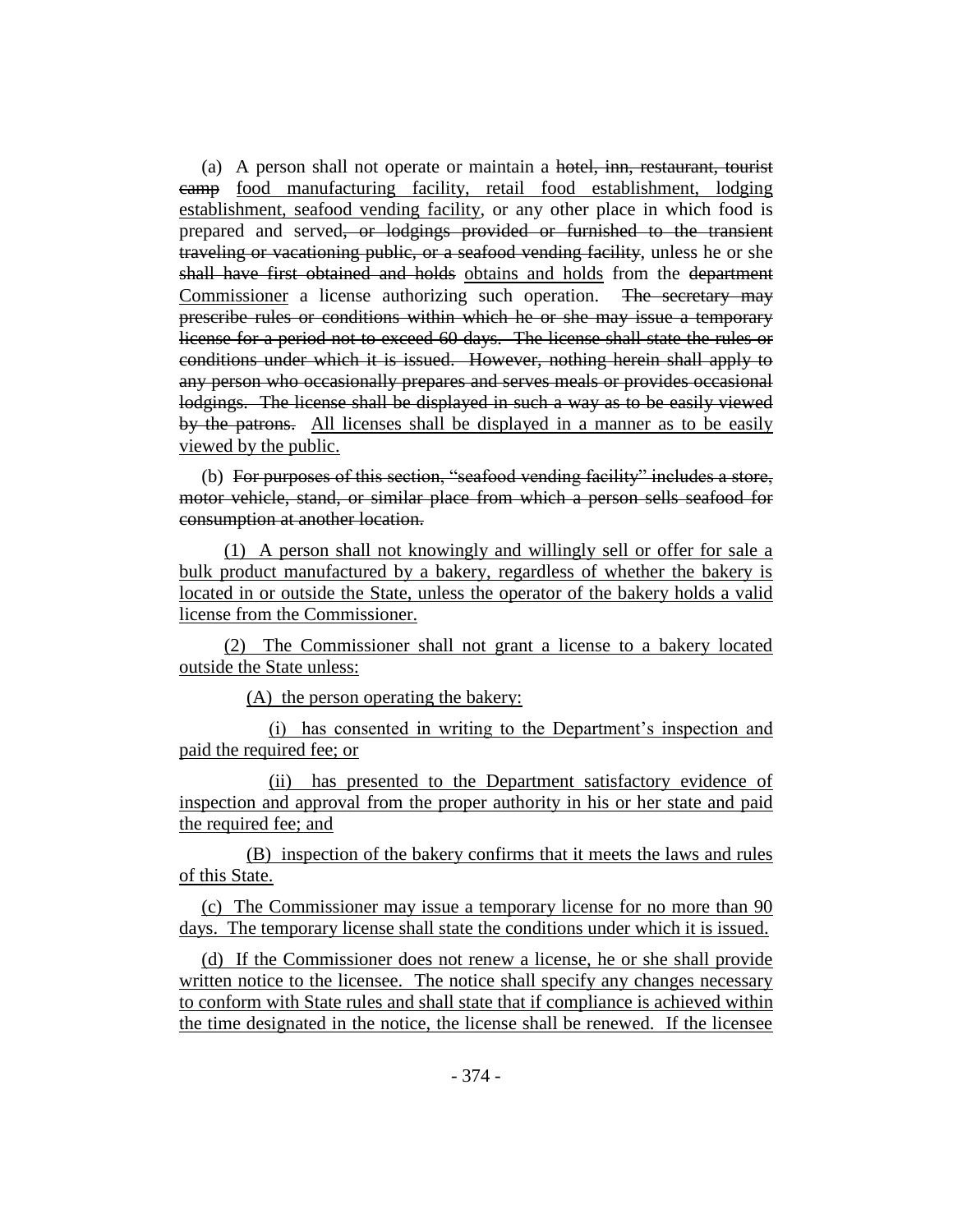fails to achieve compliance within the prescribed time, the licensee shall have an opportunity for a hearing.

(e) Any licensee or perspective licensee aggrieved by a decision or order of the Commissioner may appeal to the Board of Health within 30 days of that decision. Hearings by the Board under this section shall be subject to the provisions of 3 V.S.A. chapter 25 relating to contested cases. The Board shall consider the matter de novo and all persons, parties, and interests may appear and be heard. The Board shall issue an order within 30 days following the conclusion of the hearing.

(f) If a licensee fails to renew his or her license within 60 days of its expiration date, a licensee shall apply for a new license and meet all licensure requirements anew.

## § 4352. APPLICATION

A person desiring to operate  $a$  place an establishment in which food is prepared and served or in which lodging is offered to the public shall apply to the board Commissioner upon forms supplied by the board Department and shall pay a license fee as provided by section 4353 of this title. An application for licensure shall be submitted no fewer than 30 days prior to the opening of a food or lodging establishment. Upon receipt of such license fee and when satisfied that the premises are sanitary and healthful in accordance with the provisions of this chapter and related rules, the board Commissioner shall issue a license to the applicant with respect to the premises described therein.

§ 4353. FEES

(a) The Commissioner may establish by rule any requirement the Department needs to determine the applicable license fee category or any license exemption. The following fees shall be paid annually to the Board Department at the time of making the application according to the following schedules:

(1) Restaurant I—Seating capacity of 0 to 25; \$105.00

II—Seating capacity of 26 to 50; \$180.00

III—Seating capacity of 51 to 100; \$300.00

IV—Seating capacity of 101 to 200; \$385.00

V—Seating capacity of 201 to 599 over 200; \$450.00

VI—Seating capacity 600 and over; \$1,000.00

VII—Home Caterer; \$155.00

VIII VII—Commercial Caterer; \$260.00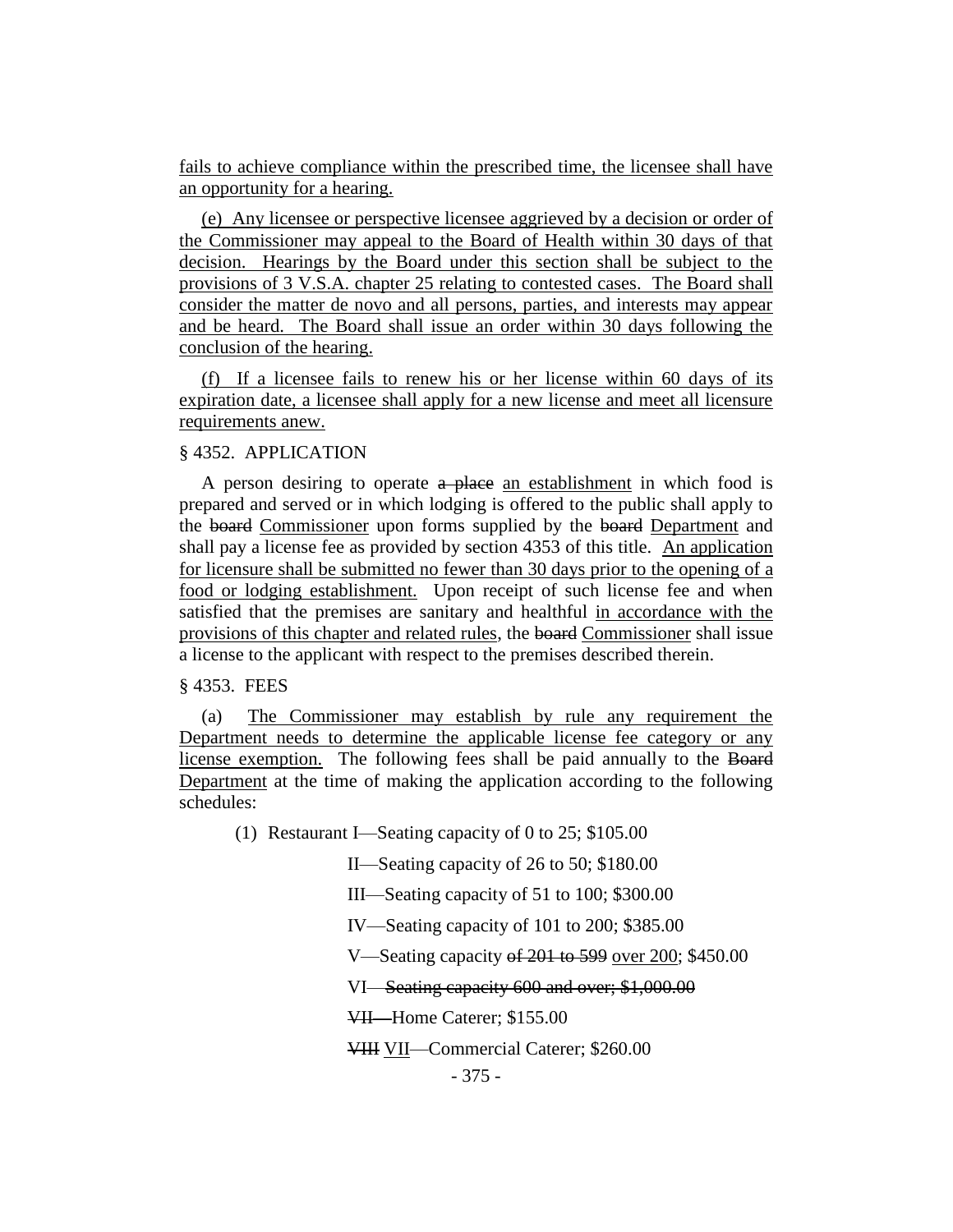IX VIII—Limited Operations; \$140.00

X IX—Fair Stand; \$125.00; if operating for four or more days per year; \$230.00

(2) Lodging establishments

I—Lodging capacity of 1 to 10; \$130.00

II—Lodging capacity of 11 to 20; \$185.00

III—Lodging capacity of 21 to 50; \$250.00

IV—Lodging capacity of 51 to 200 over 50; \$390.00

V—Lodging capacity of over 200; \$1,000.00 Children's camps; \$150.00

(3) Food processor manufacturing establishment—a fee for any person or persons that process food for resale to restaurants, stores, or individuals according to the following schedule:

(A) Food manufacturing establishments; nonbakeries

I—Gross receipts of \$10,001.00 to \$50,000.00; \$175.00

(B) II—Gross receipts of over \$50,000.00; \$275.00

III —Gross receipts of \$10,000.00 or less are exempt pursuant to section 4358 of this title

(B) Food manufacturing establishments; bakeries

I—Home bakery; \$100.00

II—Small commercial; \$200.00

III—Large commercial; \$350.00

(4) Seafood vending facility—\$200.00, unless operating pursuant to another license issued by the Department of Health and generating less than \$40,000.00 in seafood gross receipts annually. If generating more than \$40,000.00 in seafood gross receipts annually, the fee is to be paid regardless of whether the facility is operating pursuant to another license issued by the Department of Health.

(5) Shellfish reshippers and repackers—\$375.00.

(b) The Commissioner of Health will shall be the final authority on definition of categories contained herein.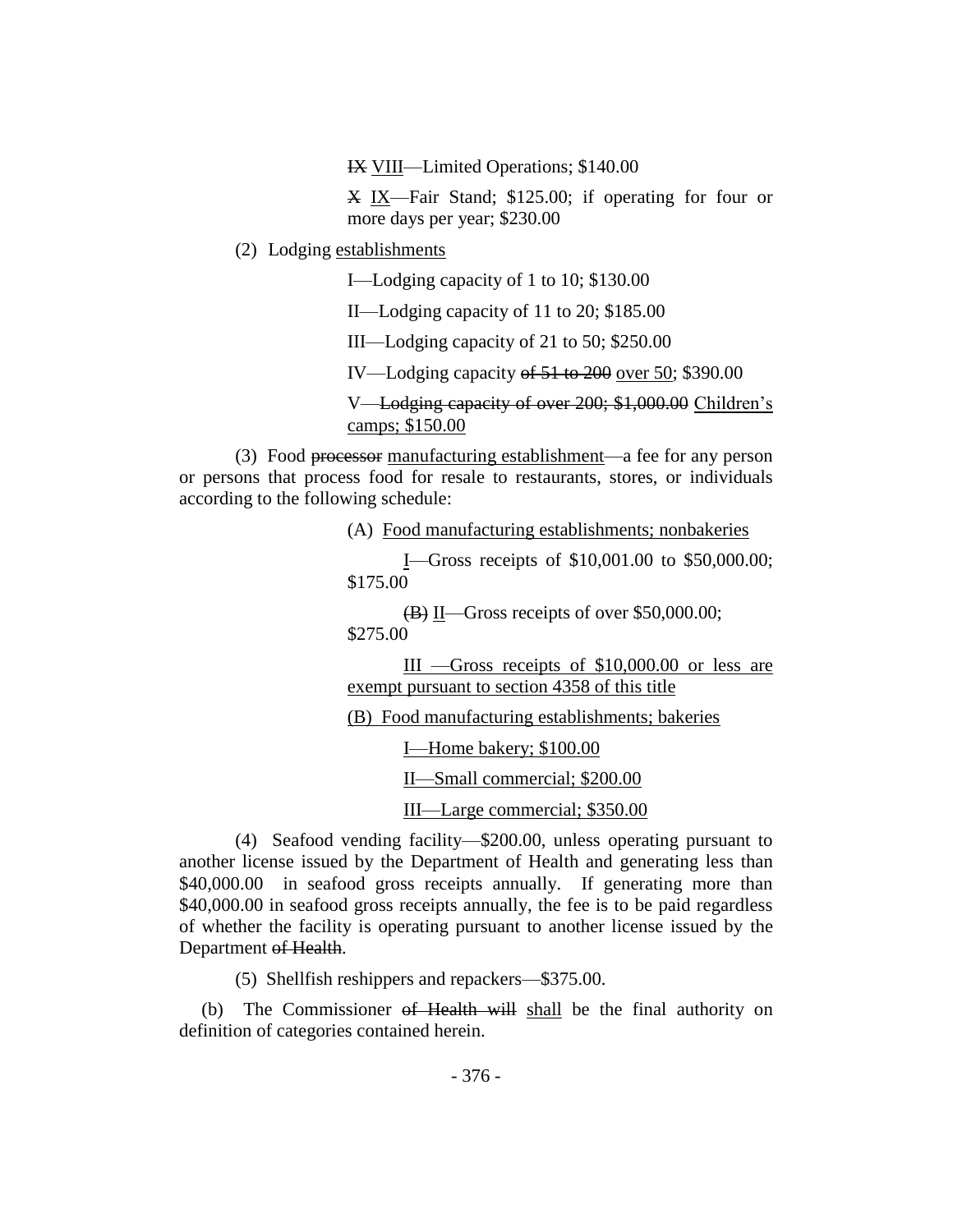(c) All fees received by the Board Department under this section shall be credited to a special fund and shall be available to the Department to offset the cost of providing the services.

## § 4354. TERM OF LICENSE

Licenses shall expire annually on a date established by the department Department and shall be renewable may be renewed upon the payment of a new license fee if the licensee is in good standing with the Department.

#### § 4355. REGULATIONS; REPORTS

(a) The board may prescribe such rules and regulations as may be necessary to ensure the operation in a sanitary and healthful manner of places in which food is prepared and served to the public or in which lodgings are provided. All reports which such board may require shall be on forms prescribed by it.

(b) The board shall not adopt any rule requiring food establishments that operate less than six months of the year and provide outdoor seating for no more than 16 people to provide toilet facilities to patrons, and any such rule or portion thereof now in effect is repealed. [Repealed.]

#### § 4356. INSPECTION, REVOCATION

The members of the board and any person in its employ and by its direction, at reasonable times, may enter any place operated under the provisions of sections 4351-4355 of this title, so far as may be necessary in the discharge of its duties. Whenever upon such inspection it is found that the premises are not being conducted in accordance with the provisions of the above named sections or the regulations adopted in accordance therewith, such board shall notify the licensee of the conditions found and direct such changes as are necessary. If such licensee shall fail within a reasonable time to comply with such orders, rules, or regulations adopted under the provisions of such sections, the board shall revoke the license. [Repealed.]

#### § 4357. PENALTY

A person who violates any provision of this subchapter shall be fined not more than \$500.00. [Repealed.]

## § 4358. EXEMPTIONS

(a) The provisions of this subchapter shall apply only to such those hotels, inns, restaurants, tourist camps, and other places as that solicit the patronage of the public by advertising by means of signs, notices, placards, radio, electronic communications, or printed announcements.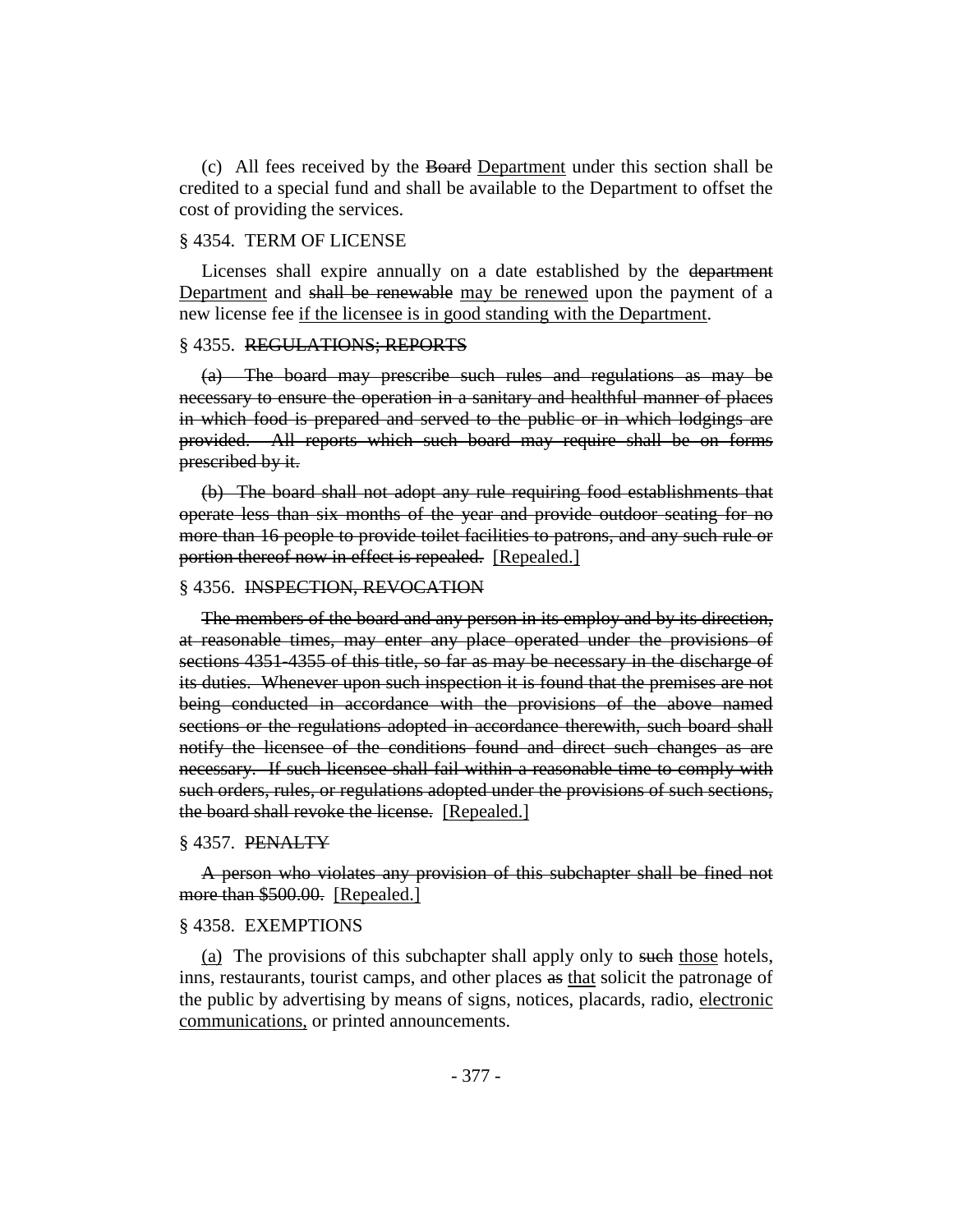(b) The provisions of this subchapter shall not apply to an individual manufacturing and selling bakery products from his or her own home kitchen whose average gross retail sales do not exceed \$125.00 per week.

(c) Any food manufacturing establishment claiming a licensing exemption shall provide documentation as required by rule.

(d) The Commissioner shall not adopt a rule requiring food establishments that operate less than six months of the year and provide outdoor seating for less than 16 people at one time to provide toilet and hand washing facilities for patrons.

\* \* \*

#### Subchapter 4. Bakeries

## § 4441. BAKERY PRODUCTS; DEFINITION

For the purposes of this subchapter,

(1) The word "bakery" is defined as a building or part of a building wherein is carried on as a principal occupation the production of bread, cakes, pies, or other food products made either wholly or in part of flour and intended for sale.

(2) The word "person" shall extend and be applied to bodies corporate, and to partnerships and unincorporated associations. [Repealed.]

## § 4442. RULES AND INSPECTION BY STATE BOARD OF HEALTH

The Board shall adopt and enforce rules as the public health may require in respect to the sanitary conditions of bakeries as defined herein. The Board is hereby authorized to inspect any such bakery at all reasonable times through its duly appointed officers, inspectors, agents, or assistants. [Repealed.]

#### § 4443. SLEEPING ROOMS SEPARATE

The sleeping rooms for persons employed in a bakery shall be separated from the rooms where food products or any ingredient thereof are manufactured or stored. [Repealed.]

#### § 4444. LICENSE

(a) No person shall operate a bakery in this state without having obtained from the department a license describing the building used as a bakery, including the post office address of the same, which license shall be posted by the owner or operator of such bakery in a conspicuous place in the shop described in such license or in the sales room connected therewith.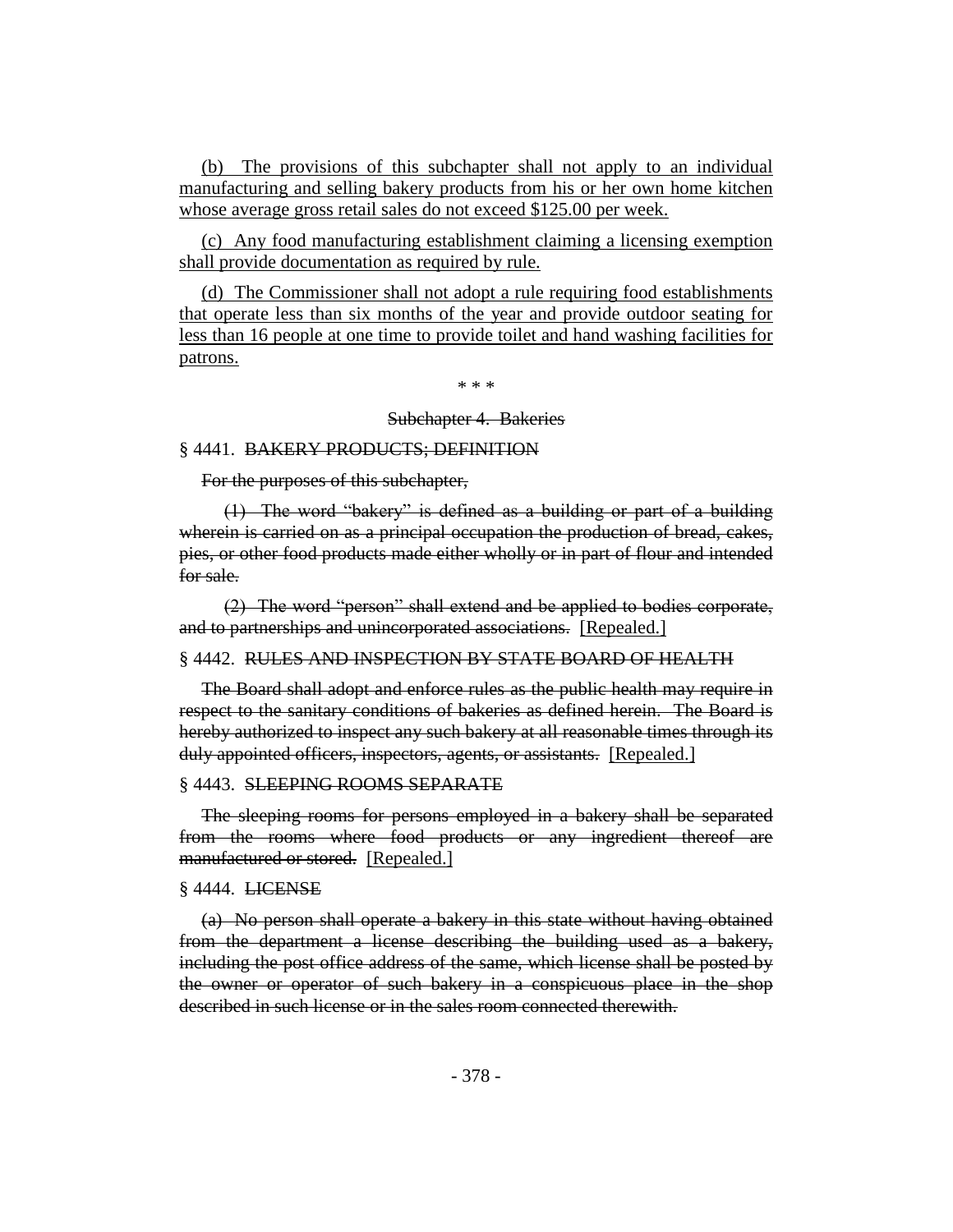(b) No person shall knowingly and willfully sell or offer for sale in this state any bulk product manufactured by a bakery, whether such a bakery is located within or without the state, unless the operator of such bakery shall hold a valid license, as prescribed, from the department, which license shall in no case be granted covering a bakery located outside the state unless the person operating such bakery shall have consented in writing to its inspection and paid the fee as herein provided, or shall have paid the fee and received a license after presenting to the department satisfactory evidence of inspection and approval from the proper authority of his or her own state, and such bakery shall have been found by the inspection to meet the requirements of the laws of this state and rules and regulations of the secretary relating thereto. [Repealed.]

#### § 4445. RENEWAL OF LICENSE

The holder of such a license who desires to continue to operate a bakery shall annually, commencing on or before January 31, 1974, and thereafter on or before January 31, renew his or her license, pay the renewal fee, and receive a new license provided the licensee is entitled thereto. [Repealed.]

 $§$  4446. FEE

(a) A person owning or conducting a bakery as specified in sections 4441 and 4444 of this title shall pay to the Board a fee for each certificate and renewal thereof in accordance with the following schedule:

Bakery I—Home Bakery; \$100.00

II—Small Commercial; \$200.00

III—Large Commercial; \$350.00

IV—Camps; \$150.00

(b) The Commissioner of Health will be the final authority on definition of categories contained herein.

(c) All fees received by the Board under this section shall be credited to a special fund and shall be available to the Department to offset the cost of providing the services. [Repealed.]

#### § 4447. REVOCATION

Such license may be suspended or revoked by the board for cause after hearing. [Repealed.]

#### § 4448. NEW BAKERY

No person shall open a new bakery in this state without having given at least 15 days' notice to the department of intention to open such bakery which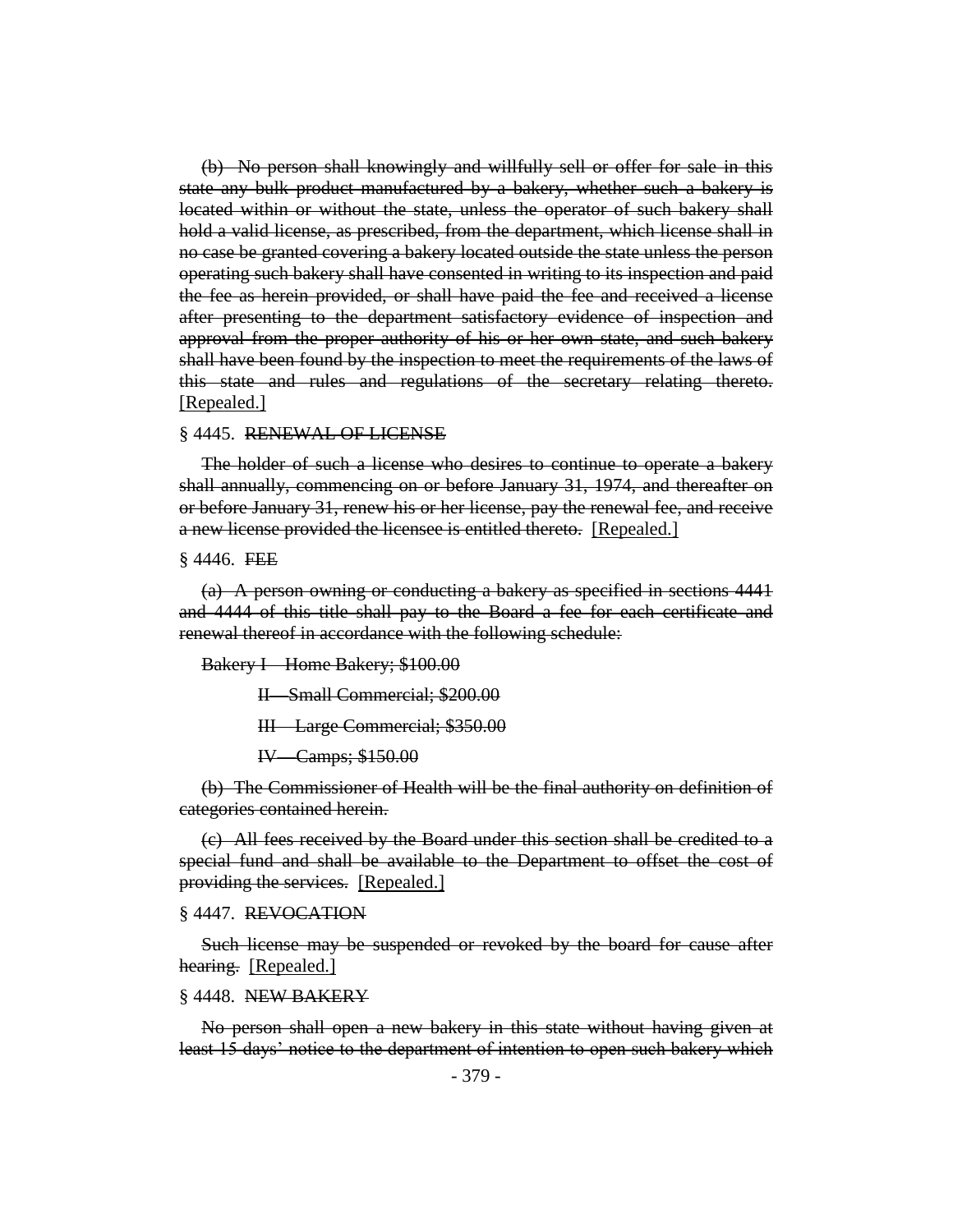notice shall contain a description and location of the building proposed to be used as such bakery. Upon receipt of such notice, the department shall cause such premises to be examined and, if found to comply with the provisions and statutes relating to bakeries and the rules and regulations prescribed by the secretary, a license shall be issued upon payment of the fee as herein provided. [Repealed.]

#### § 4449. LOCAL REGULATIONS

The provisions of this subchapter shall not prevent local health authorities from making and enforcing orders or regulations concerning the sanitary condition of bakeries and the sale of bakery products, except that such orders and regulations shall be suspended to the extent necessary to give effect to the provisions of this subchapter and the rules and regulations prescribed pursuant thereto. [Repealed.]

#### § 4450. PENALTY

A person who violates any provisions of this subchapter shall be fined not more than \$500.00. [Repealed.]

#### § 4451. EXCEPTIONS

The provisions of this subchapter shall not apply to individuals manufacturing in and selling from their own private home kitchens bread, cakes, pies, or other food products made either wholly or in part from flour whose average gross retail sales of such products do not exceed \$125.00 a week, nor to restaurants, inns, or hotels subject to the provisions of subchapter 2 of this chapter, nor to church, fraternal, or charitable food sales. [Repealed.]

Subchapter 5. Salvage Food Facilities

#### § 4461. DEFINITIONS

For the purposes of this subchapter:

(1) "Salvage food" means any food product from which the label on the packaging has been lost or destroyed or which has been subjected to possible damage as the result of accident, fire, flood, or other cause which may prevent the product from meeting the specifications of the manufacturer or the packer, but is otherwise suitable for human consumption.

(2) "Salvage food facility" means a food vendor for which salvage foods comprise 50 percent or more of gross sales. [Repealed.]

§ 4462. REGULATIONS AND INSPECTION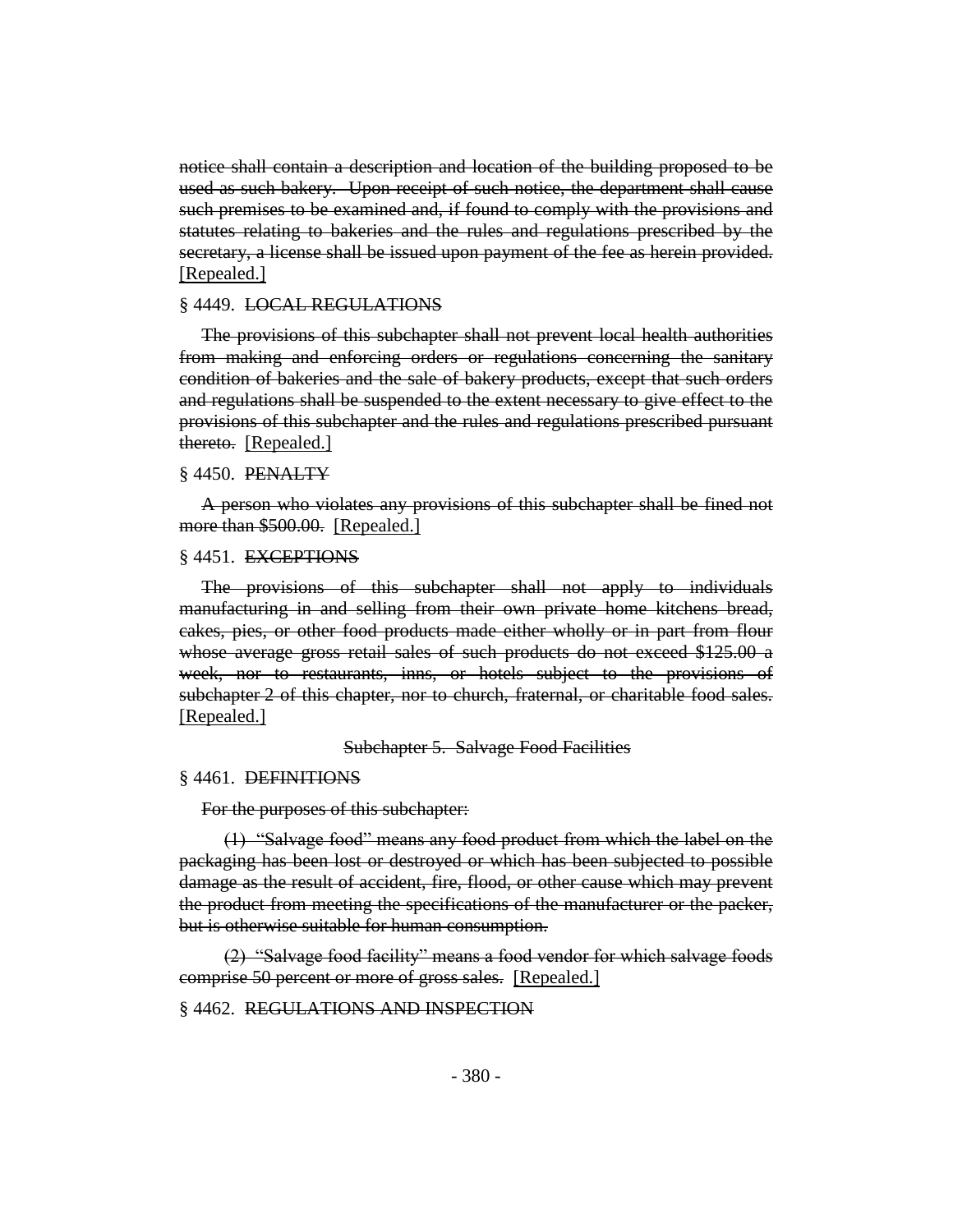The state board of health is authorized to inspect any salvage food facility at all reasonable times through its officers, inspectors, agents, or assistants. [Repealed.]

Subchapter 6. Temporary Outdoor Seating

#### § 4465. LIMITED FOOD ESTABLISHMENTS; TEMPORARY OUTDOOR **SEATING**

A food establishment that prepares and serves food for off premises uses may provide temporary outdoor seating for up to 16 persons from May 1 to October 31 without providing patron toilet or handwashing facilities. [Repealed.]

## Sec. 2. EFFECTIVE DATE

This act shall take effect on July 1, 2016.

(Committee vote: 5-0-0)

## **S. 190.**

An act relating to maintaining prescription drugs outside the original prescription container.

## **Reported favorably with recommendation of amendment by Senator Lyons for the Committee on Health & Welfare.**

The Committee recommends that the bill be amended by striking out all after the enacting clause and inserting in lieu thereof the following:

Sec. 1. 18 V.S.A. § 4216 is amended to read:

## § 4216. AUTHORIZED POSSESSION BY INDIVIDUALS

(a) A person to whom or for whose use any regulated drug has been prescribed, sold, or dispensed, and the owner of any animal for which any such drug has been prescribed, sold, or dispensed, may lawfully possess the same on the condition that such drug was prescribed, sold, or dispensed by a physician, dentist, pharmacist, or veterinarian licensed under this chapter to practice in this State or under the laws of another state or country wherein such person has his or her practice, and further that all amounts of the drug are retained in the lawful container in which it was delivered to him or her by the person selling or dispensing the same, provided however, that for the purposes of this section an amount of regulated drugs of not more than two days' individual prescribed dosage may be possessed by a patient for his or her personal use.

(b) Notwithstanding the requirement in subsection (a) of this section that a regulated drug be retained in its original container, the individual to whom a regulated drug was prescribed, dispensed, or sold by a physician, dentist, or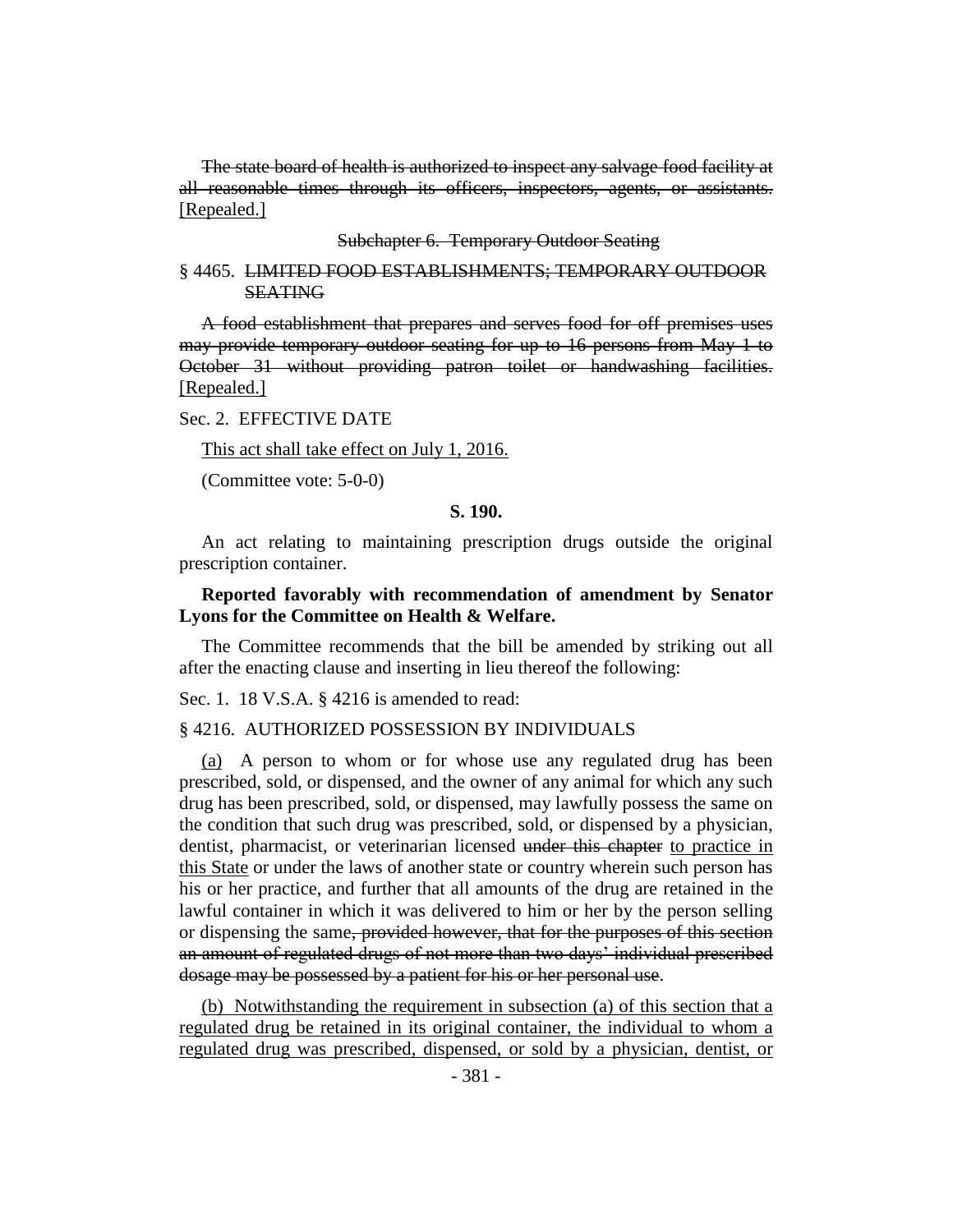pharmacist licensed in Vermont or in another state or country may maintain up to a 14-day supply of the regulated drug outside the original container for his or her own personal use if the following conditions are met:

(A) the drug was prescribed for the individual;

(B) the individual is in possession of the original or a copy of the prescription label;

(C) at all times, the individual intends and has intended to use the drug only for legitimate medical use in conformity with instructions from the prescriber and dispenser; and

(D) the individual maintains the limited supply of the drug in a receptacle that reasonably constitutes a more convenient or portable format to enable the individual's legitimate medical use.

Sec. 2. EFFECTIVE DATE

This act shall take effect on July 1, 2016.

(Committee vote: 5-0-0)

## **CONCURRENT RESOLUTIONS FOR NOTICE**

**S.C.R. 37-38** (For text of Resolutions, see Addendum to Senate Calendar for February 25, 2016)

**H.C.R. 237 and 248-261** (For text of Resolutions, see Addendum to House Calendar for February 25, 2016)

## **CONFIRMATIONS**

The following appointments will be considered by the Senate, as a group, under suspension of the Rules, as moved by the President *pro tempore,* for confirmation together and without debate, by consent thereby given by the Senate. However, upon request of any senator, any appointment may be singled out and acted upon separately by the Senate, with consideration given to the report of the Committee to which the appointment was referred, and with full debate; and further, all appointments for the positions of Secretaries of Agencies, Commissioners of Departments, Judges, Magistrates, and members of the Public Service Board shall be fully and separately acted upon.

Kirstin Schoonover of Huntington – Superior Court Judge – By Sen. Benning for the Committee on Judiciary. (2/25/16)